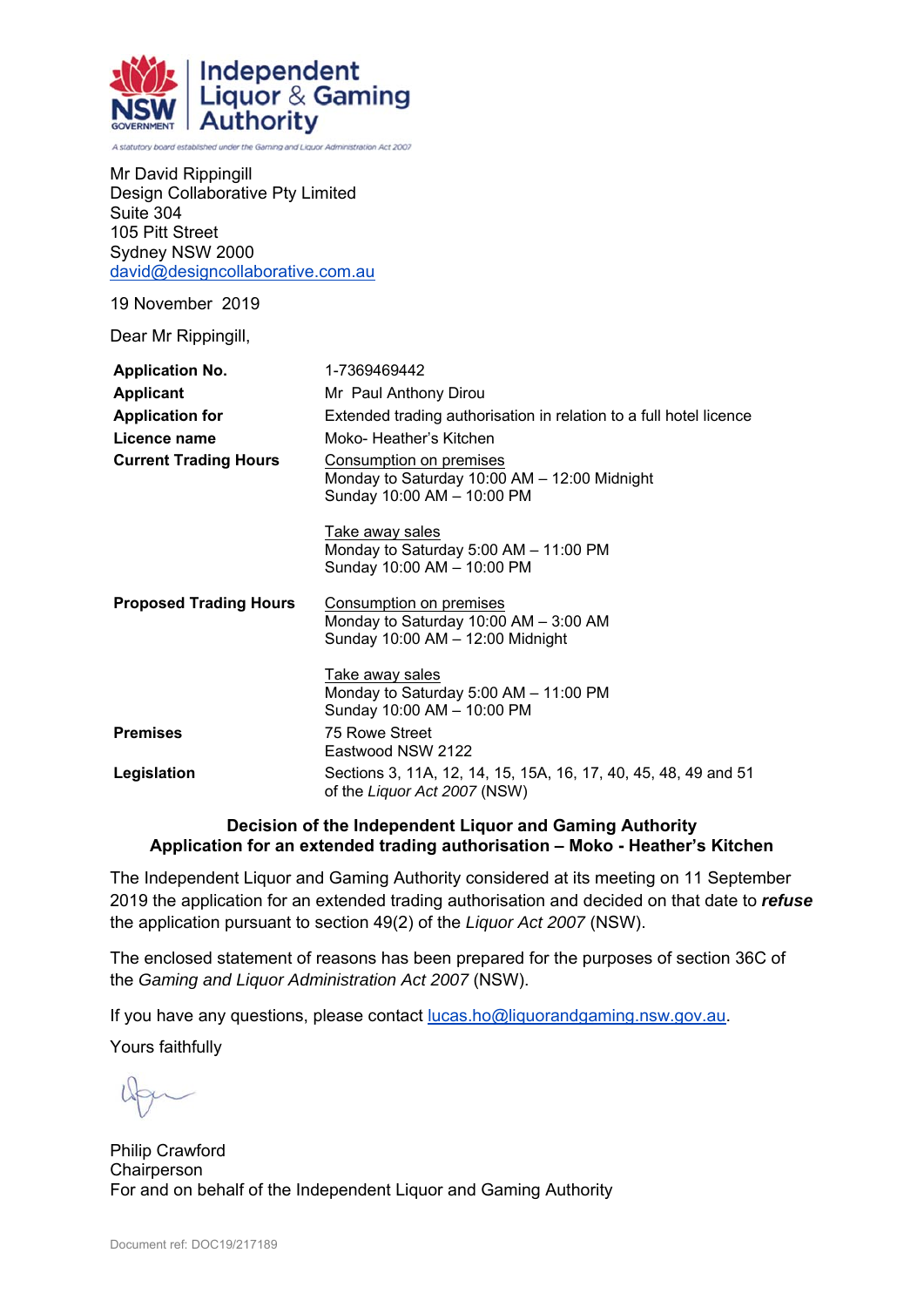# **Statement of reasons**

# **Decision**

- 1. On 25 June 2019 the Independent Liquor and Gaming Authority ("the Authority") received from Mr Paul Anthony Dirou ("the Applicant"), through Liquor and Gaming New South Wales ("LGNSW"), an application ("Application") for an extended trading authorisation ("ETA") in respect of a full hotel licensed premises (LIQH440018970) at 75 Rowe Street Eastwood, New South Wales ("NSW") 2122 ("the Premises"), trading as *Moko – Heather's Kitchen* ("the Hotel")*.*
- 2. A LGNSW licensing record for the Hotel from the OneGov database as at 20 August 2019 ("the OneGov Record") indicates that Mr Dirou has been the licensee of the Premises since 30 November 2017.
- 3. The Authority considered the Application at its meeting of 11 September 2019 and decided, on that date, to refuse the Application pursuant to section 49(2) of the *Liquor Act 2007* (NSW) ("Act").
- 4. In determining the Application, the Authority has had regard to sections 3, 11A, 12, 14, 15, 15A, 16, 17, 40, 45, 48, 49 and 51 of the Act, plus relevant provisions of the *Liquor Regulation 2018* (NSW) ("Regulation").

# **Material considered by the Authority**

- 5. The Authority has considered the Application, the accompanying Community Impact Statement ("CIS"), and all submissions received in relation to the Application.
- 6. The Authority is satisfied that procedural fairness was afforded to the Applicant and interested parties regarding this decision, as all parties required to be notified of the Application were provided with the opportunity to make submissions.
- 7. In accordance with its *Guideline 6*, the Authority has also had regard to relevant LGNSW liquor licensing records and data published by the Bureau of Crime Statistics and Research ("BOCSAR"), NSW Department of Health and the Australian Bureau of Statistics ("ABS").
- 8. A list of the material before the Authority is set out in Schedule 1.

## **Legislative framework**

- 9. The Authority has considered the Application in accordance with the following provisions of the Act:
	- (a) Section 3: Statutory objects of the Act and relevant considerations.
	- (b) Section 11A: 6-hour closure period.
	- (c) Section 12: Standard trading period.
	- (d) Sections 14-17: Specific provisions in respect of a hotel licence.
	- (e) Section 40: Minimum procedural requirements for a liquor licence application to be validly made.
	- (f) Section 45: Criteria for granting a liquor licence
	- (g) Section 48: Requirements in respect of a CIS.
	- (h) Section 49: General provisions in respect of an ETA.
	- (i) Section 51: General provisions relating to licence-related authorisations.
- 10. An extract of these sections is set out in Schedule 2.

## **Key findings**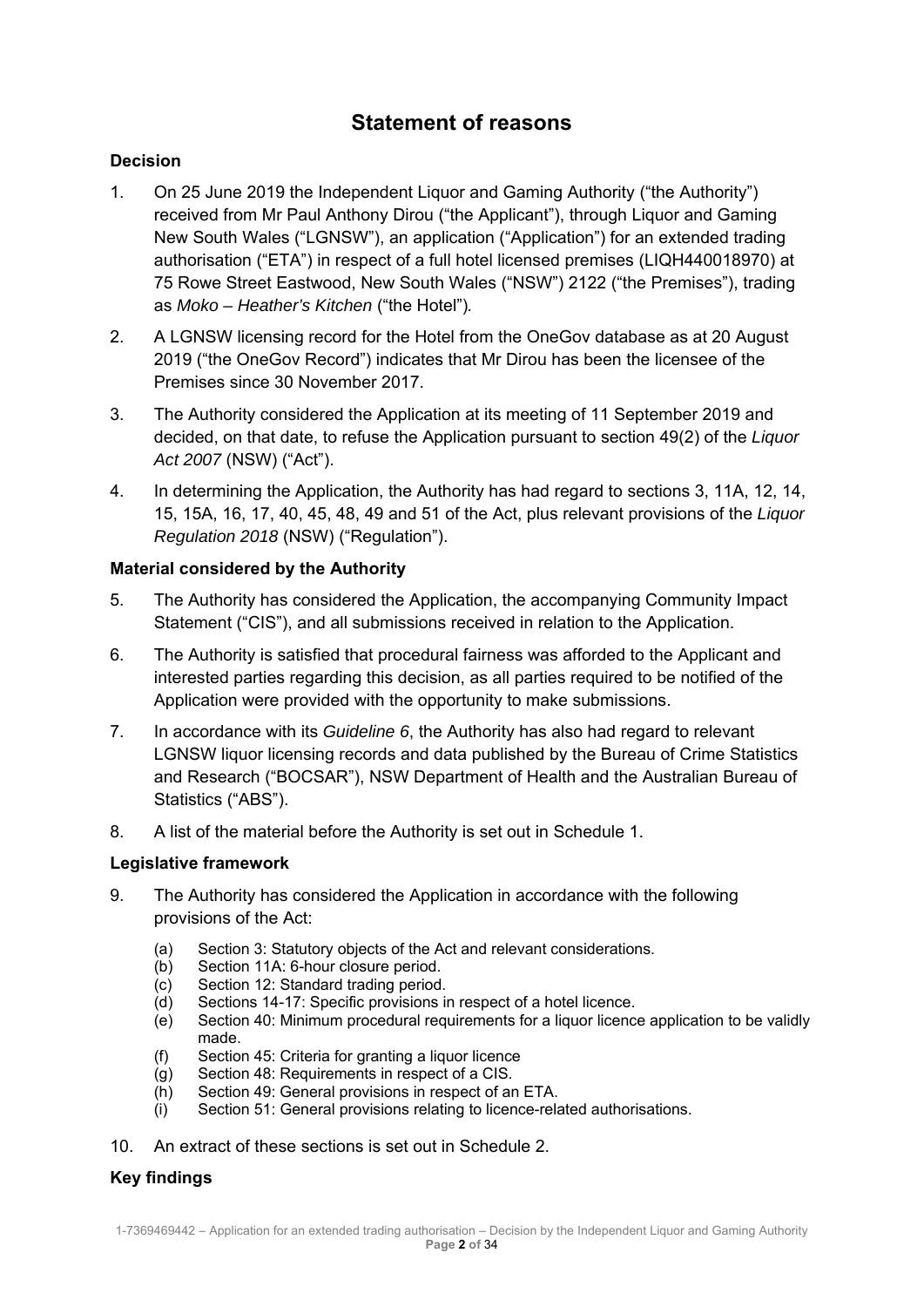11. Having regard to the information before it and the relevant legislative requirements, the Authority makes the following findings.

Validity, procedural and trading hour requirements – Non-compliant CIS notices

- 12. Pursuant to section 49(2) of the Act, an application for an ETA for consumption on premises is required to be made by the licensee.
- 13. As noted above, the Application was made by Mr Dirou as licensee. However, the Applicant has not complied with a minimum consultation requirement during the pre-Application CIS process, with the *Notice of Intention to Apply for Liquor Licence or a Licence Authorisation* dated 2 October 2018 incorrectly identifying the Applicant as "BBDHM Pty Limited" instead of the licensee, Mr Dirou.
- 14. The OneGov Record indicates that "BBDHM Investments Pty Limited" has been the corporate business owner of the licensed business since 2 October 2015.
- 15. This failure to correctly identify the Applicant during the CIS consultation stage means that the CIS did not comply with the notice requirements specified by clause 29 of the Regulation. Sections 48(4) and 51(2) of the Act together require that an application for an ETA be accompanied by a valid CIS.
- 16. In *Project Blue Sky Inc v Australian Broadcasting Authority* (1998) 194 CLR 355 at [91]- [93], McHugh, Gummow, Kirby and Jayne JJ noted that:

"An act done in breach of a condition regulating the exercise of a statutory power is not necessarily invalid and of no effect. Whether it is depends upon whether there can be discerned a legislative purpose to invalidate any act that fails to comply with the condition. The existence of the purpose is ascertained by reference to the language of the statute, its subject matter and objects, and the consequences for the parties of holding void every act done in breach of the condition. Unfortunately, a finding of purpose or no purpose in this context often reflects a contestable judgment. The cases show various factors that have proved decisive in various contexts, but they do no more than provide guidance in analogous circumstances. There is no decisive rule that can be applied; there is not even a ranking of relevant factors or categories to give guidance on the issue".

…

a court, determining the validity of an act done in breach of a statutory provision, may easily focus on the wrong factors if it asks itself whether compliance with the provision is mandatory or directory and, if directory, whether there has been substantial compliance with the provision."

17. The Authority considers that compliance with the CIS notice requirements specified by clause 29 of the Regulation are a condition to the valid exercise of the power to grant an ETA, and that this instance of non-compliance renders the Application invalid. The non-compliant notices had clear potential to mislead the community, during the pre-Application CIS consultation process, as to the eligible applicant at all relevant times. Identification of the proper applicant is essential to enable agencies with a law enforcement role, or others in the community, to make submissions on the probity or trading history of the applicant. The Authority does not consider that any significant inconvenience will flow to the public from this finding. Some limited inconvenience will flow to the Applicant, who must remake the Application after correctly completing the CIS process.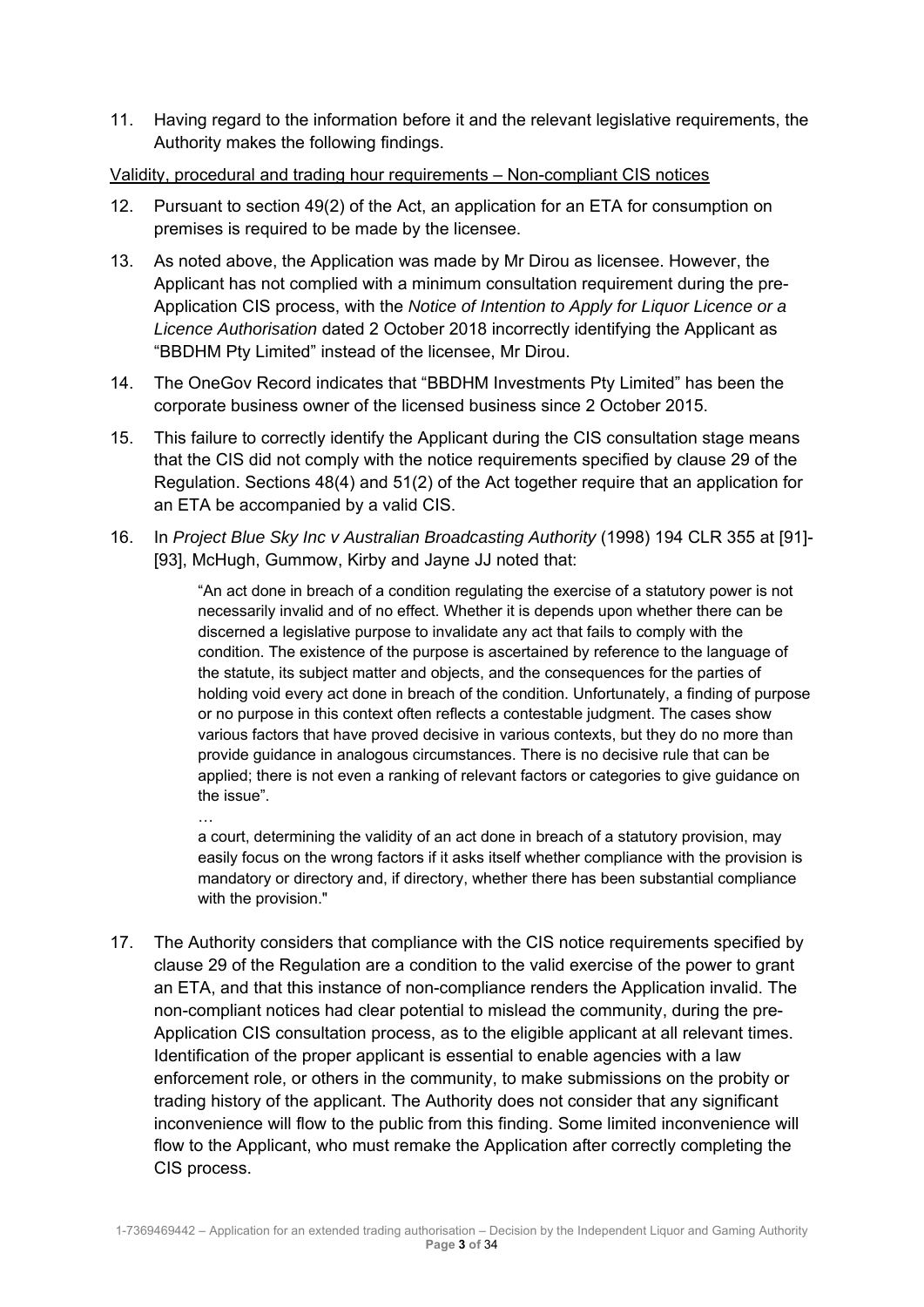18. The Authority notes that while clause 29(6) of the Regulation *now* provides that the Authority may disregard a failure to comply with CIS consultation requirements if it is of a minor and technical nature, that clause came into effect on 20 September 2019, whereas this Application was determined on 11 September 2019. It is doubtful whether a failure to identify the proper applicant may be characterised as a "minor and technical" non-compliance.

# Non-Compliant Post-Application Advertising

- 19. Furthermore, the Applicant failed to identify in post Application Notices to the local consent authority, Police, neighbouring residents and the site notice, that the licensed Premises would be subject to a daily 6-hour closure period. The OneGov Record indicates that the Premises was already subject to a 6-hour daily liquor cessation period, pursuant to section 11A of the Act that operates between 4:00 am and 10:00 am. This will not change should the Application be granted. However, the post-Application Notices were struck through in the section detailing the 6-hour closure period.
- 20. While the Authority has a discretion, under clause 26 of the Regulation, to disregard non-compliance with respect to the post-Application advertising requirements if the failure was minor or technical in nature, the Authority has not needed to consider that discretion by reason of its finding that the Application is invalid by reason of the noncompliant CIS process and in light of the discussion below.
- 21. Notwithstanding the Authority's decision on validity, the Authority has considered the overall social impact test under section 48(5) of the Act, in the event that the Application is valid.

## Fit and proper person, responsible service of alcohol and development consent

- 22. The Authority is satisfied that:
	- (a) For the purposes of section 45(3)(a) of the Act, the Applicant is a fit and proper person to carry on the business to which the proposed licence relates, on the basis that no issues of concern were raised regarding the Applicant's probity following consultation with relevant law enforcement agencies, including NSW Police ("Police") and the compliance section of LGNSW.
	- (b) For the purposes of section 45(3)(b) and section 49(8)(a) of the Act, practices will be in place from the commencement of licensed trading on the Premises to ensure the responsible serving of alcohol and prevent intoxication. This finding is made on the basis of the Applicant's business planning document – the *Plan of Management* dated August 2019.
	- (c) For the purposes of section  $45(3)(c)$  of the Act, the requisite development consent permitting the operation of a hotel business with the proposed extended trading hours is in force. The Authority is satisfied on the basis of Modification MOD2018/0181 approved by City of Ryde on 17 April 2019 to be read in conjunction with development consent LDA2014/365 approved by the Land and Environment Court on 1 June 2015 ("DA"). The effect of the modification permits trading between 10:00 am to 12:00 midnight Monday to Saturday and between 10:00 am to 10:00 pm Sunday and public holidays. It also permits trading between 12:00 midnight and 3:00 am Monday to Saturday and between 10:00 pm and 12:00 midnight on Sunday for a twelve-month trial period commencing from when the Authority grants an ETA.

## Further restrictions on granting an ETA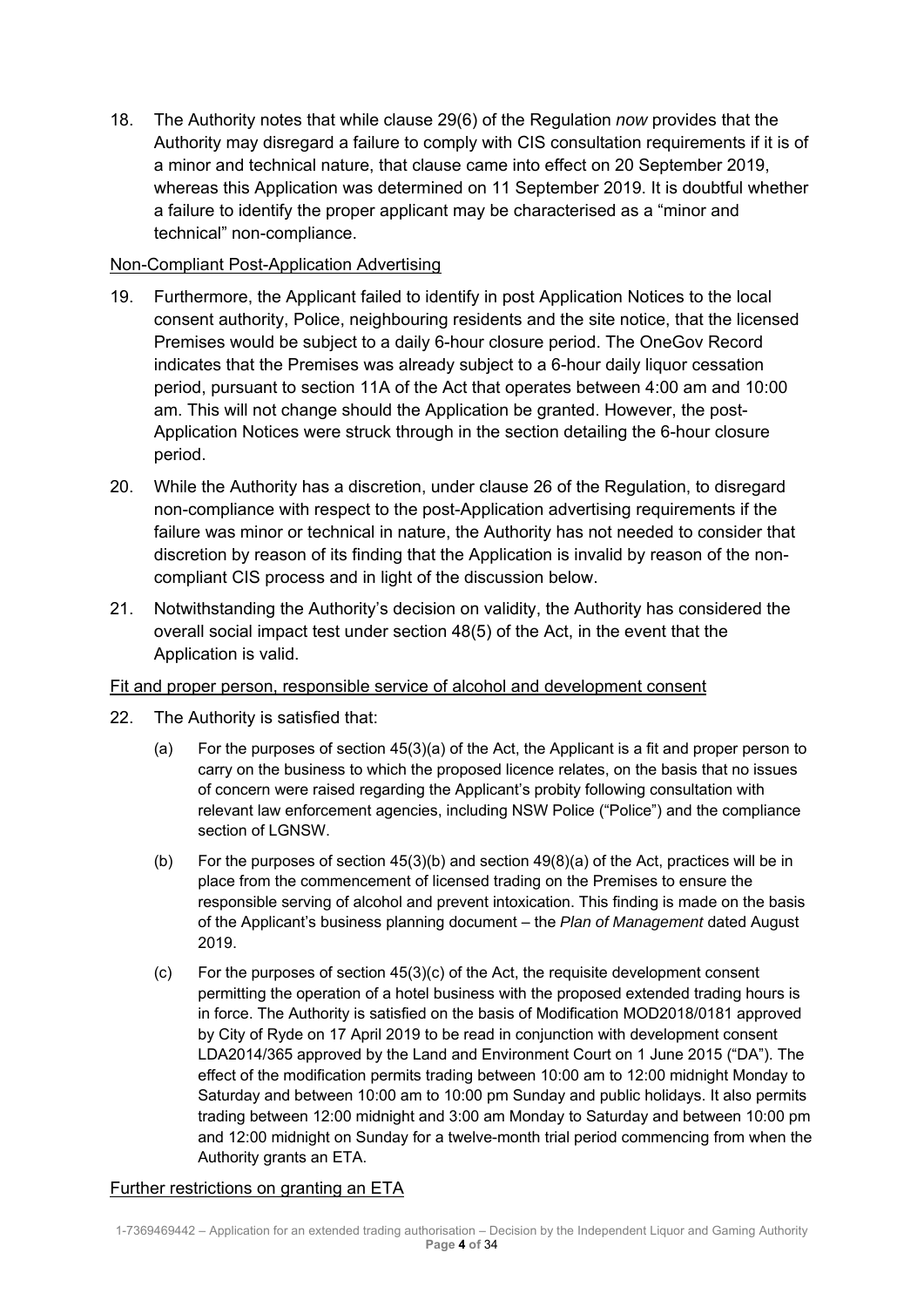23. For the purpose of section 49(8)(b) of the Act, the Authority accepts, on the basis of the Plan of Management dated August 2019 that if granted, there would be measures in place during the extended trading period to ensure that the ETA would not result in the *frequent* undue disturbance to the quiet and good order of the neighbourhood.

## CIS and Gambling Activities

24. The Authority is satisfied that the CIS meets the minimum requirements of clause 28 of the Regulation in that it addresses matters relating to the proposed gambling activities to be conducted on the Premises during the period in which the ETA will be in force.

#### Community impact statement

25. For the purposes of this decision and consistent with Authority *Guideline 6*, the Authority is satisfied that the relevant "local community" is the community within the State suburb of Eastwood, and the relevant "broader community" comprises the local government area ("LGA") of the Ryde City Council ("Ryde LGA").

#### Positive social impacts

- 26. The type, location and licensed trading hours of comparable venues (hotels and clubs), providing both liquor and gambling services, particularly within the State suburb of Eastwood, are specified below.
- 27. The Authority has considered the Applicant's proposal, the limited evidence of patron demand towards extending the venue's current midnight closing time and the availability of like venues in the relevant communities when assessing the scope for increased positive *community* benefits to flow from extending the hours of this venue from Midnight to 3:00 am Monday through Saturday and from 10:00 pm to Midnight on Sunday.
- 28. In the letter dated 23 May 2019 accompanying the CIS the Applicant contends that in addition to allowing the Hotel to employ additional "local" staff for longer periods, granting the ETA will provide a "more balanced and sophisticated" late night option for the community and meet the community's desire for a more vibrant late night economy.
- 29. The Applicant further contends that granting the ETA will be a positive step towards encouraging other food and drink premises to trade late. The Applicant submits that this Hotel business is aimed at offering "family-friendly Korean style dining" and has a "sufficiently diverse" late night food menu to increase the late-night food and drink options for members of the community. The Applicant contends that this benefit will be "supported by gaming revenue".
- 30. The Applicant further contends that the provision of gaming, along with the food and beverage offering, in a "quality social environment" permits the Hotel to "assist Council" in achieving the objective to "activate Rowe Street at night", in a "low impact" manner. Moreover, the Applicant further contends that granting the ETA will provide gaming patrons with "increased flexibility of access" to gaming machines, at their preferred times of day.
- 31. The Authority notes that no submissions were received in support of this Application. Rather, five opposing submissions were received - one from a local resident, two similar submissions from a corporation and an individual connected to the Eastwood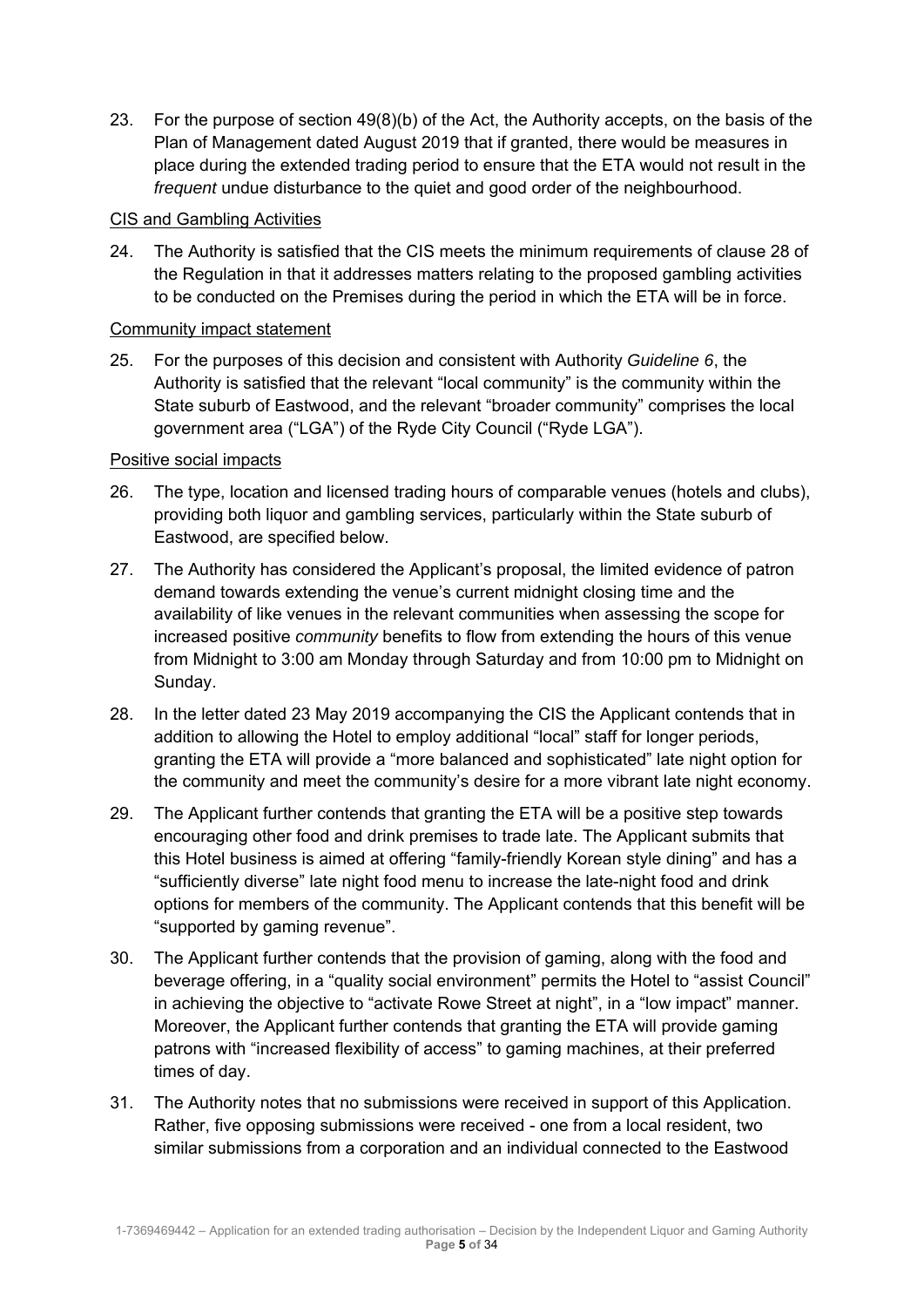Hotel and The Landmark (together, the "Commercial Objector") and two from the Northern Sydney Local Health District ("NSW Health").

- 32. The Authority finds little evidence or material among the Application, CIS or submissions received on the Application indicating *how and to what extent* extending the licensed trading hours of this venue will be consistent with the expectations, needs and aspirations of the local or broader community for the purposes of section 3(1)(a) of the Act.
- 33. The Applicant contends that it will provide a benefit by way of late night dining facilities, but there is little substantiation of the extent of demand for the dining on offer at the Hotel well beyond peak dining hours, should the venue be licensed until 3:00 am Monday to Saturday and until 12:00 midnight Sunday.
- 34. While the Authority accepts that extending the licensed trading hours will benefit the licensed business, and may increase working hours for staff, the evidence or material that granting the Application will advance *community* expectations is weak.

# *NSW Health critique of "overstated" positive community benefits*

- 35. NSW Health contend in their submission dated 25 July 2019 ("Second NSW Health Submission") that when considering the 2016 *City of Ryde Night Time Economy Study*  ("Ryde Night Time Economy Study"), there is no evidence that the *local community* supports or has expressed a desire for further late night alcohol trade. As the Applicant is seeking to extend its late night alcohol trade, they are not offering any further diversity to the community. According to NSW Health, this study contains no stated desire for extended late night alcohol trade from pubs or clubs, instead the idea suggested is in contrast to an extension of alcohol trade.
- 36. Furthermore, NSW Health submit that the community surveyed identified a number of concerns about the activation of the local night time economy in Ryde, some of which mitigate against granting the ETA. NSW Health note concerns included "increased violence, crime and anti-social behaviour due to drinking" and "Increased noise".
- 37. NSW Health refers to the Applicant citing "later trading hours" as a "top 3" idea from local survey respondents in relation to Eastwood. However, NSW Health notes that the study explains this as a reference to "extended *retail* trading hours" and that Eastwood residents were most interested in improved parking, public space improvements, cleaning, lighting and pedestrian safety.
- 38. In its 16 August 2019 submission in response to the Second NSW Health Submission, the Applicant contends that NSW Health has failed to recognise the positive impact of the proposed ETA on the community because it has failed to accurately characterise the Hotel. The Applicant contends that this Hotel will operate more in the mode of a "small bar" with a focus on quality food and beverage provision in an "intimate" setting. Patron capacity is so low that were gaming not provided the Premises could be licensed as a small bar. If that was the case, then trade to 2:00 am would be automatically granted outside of the Sydney CBD. Evidently, with respect to alcohol, a capacity of 100 patrons allows for readily manageable supervision and mitigates the potential for disruption. Therefore, the impacts are considered both low and readily acceptable.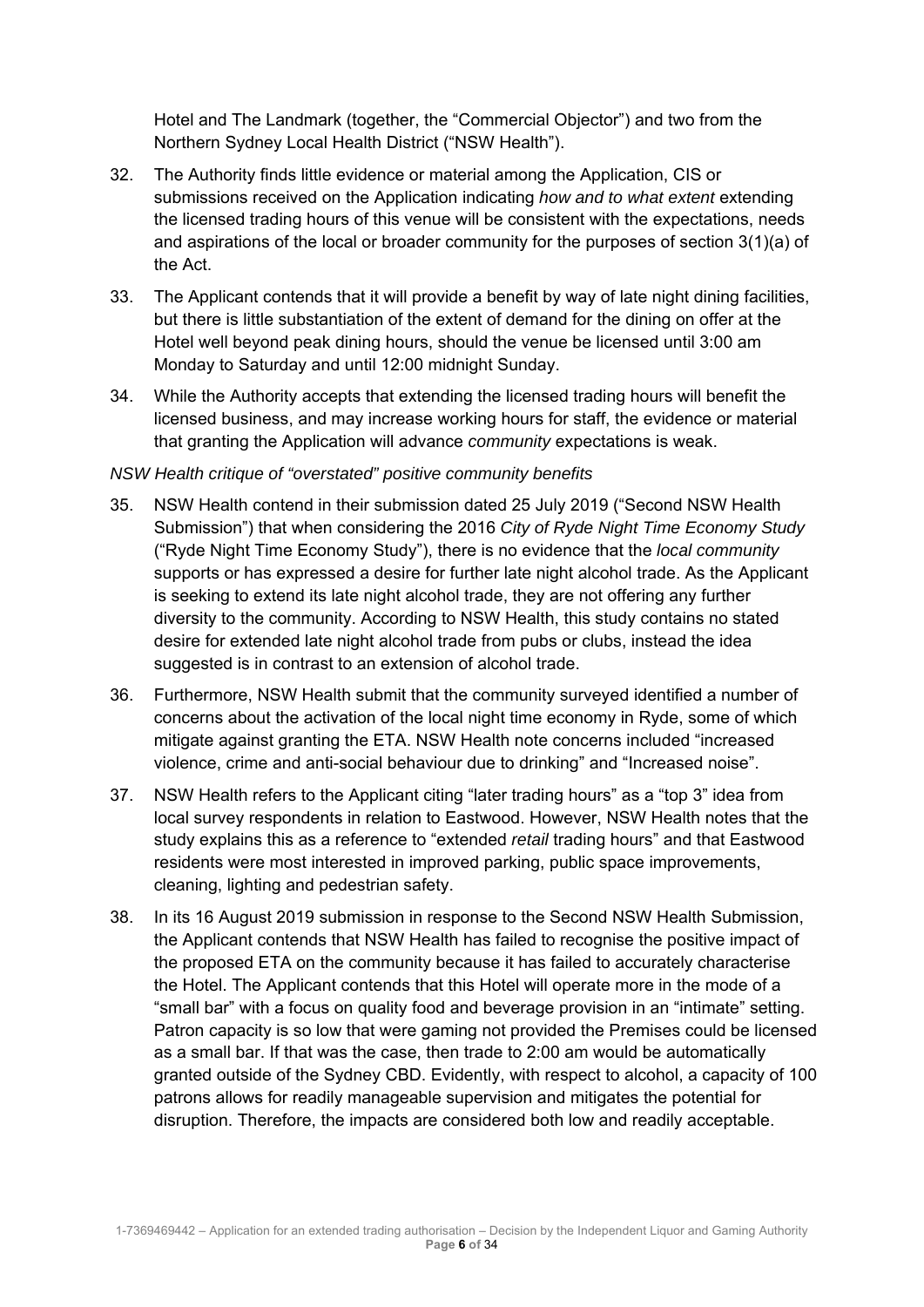- 39. The Applicant further contends that benefits of extended trade include increased lighting and pedestrian safety through the maintenance of an "active street front" until 3:00 am and "continual passive surveillance" particularly on Rowe Street.
- 40. The plan/diagram of the licensed Premises and the Application Form and CIS material establishes that this is a moderately sized hotel with a patron capacity of 140 and a proposed capacity of 100 between midnight and 3:00 am Monday to Saturday. Nevertheless, the Premises are licensed with a full hotel licence, bringing with it the scope to provide a range of liquor and gambling services available to that licence type. The Applicant's submissions with regard to small bars are an unhelpful diversion.
- 41. While the Applicant refers to the Ryde Night Time Economy Study when contending that the community wants later trading licensed venues, the Applicant has not provided any evidence of support from the local community indicating a desire for this Hotel to remain open later into the evening. The Authority accepts the point made by NSW Health that the community was more focussed on extended *retail* trading, which does not equate to support for hotels trading until 3:00 am across the week. As noted above, there is no positive evidence or information indicating community support for this Application.

# *Competitor's critique of deviation from "original" dining focus of business*

- 42. The Authority has considered the Commercial Objector's contentions (expressed in submissions from Redcape Hotel Group and Mr John McGurk raising similar concerns) of a "continued deviation" from the "original proposal" of the Applicant as to the mode of business to operate on the Premises. The Commercial Objector contends that the Hotel has "moved its offering significantly from what was originally proposed" to a "gaming and sports venue, not a family food venue".
- 43. The Applicant responds in the 16 August 2019 submission that there is no evidence to suggest that there has been any increase in adverse social impacts as a result of the change of business operations, with no record of adverse incidents. The Hotel continues to provide "quality food" served in a "stylish Korean themed bar and dining area" to attract patrons. The setting and the quality of food has created a "family friendly" atmosphere that attracts well-behaved patrons.
- 44. The Authority accepts that since the licence was granted in 2015, additional gaming machines were sought and have been approved to operate on the Premises and that the former Korean restaurant that featured prominently in the application for this licence is no longer operational.
- 45. When licensed businesses evolve over time, this diminishes the nature of positive community benefit (by contributing to the responsible development of the related hospitality industry) than was previously the case. In any event, the ETA sought by the Applicant will extend trading well beyond peak dining hours with little evidence of the extent of likely demand for post-midnight meals until as late as 3:00am.

## *Conclusion on Positive Benefits*

46. In conclusion, while the Authority may infer that extending the licensed hours at this venue may increase the choice of late night hotel style entertainment and serve community needs, expectations and aspirations for the purposes of section 3(1)(a) of the Act, the extent of that benefit is constrained by the limited evidence of late night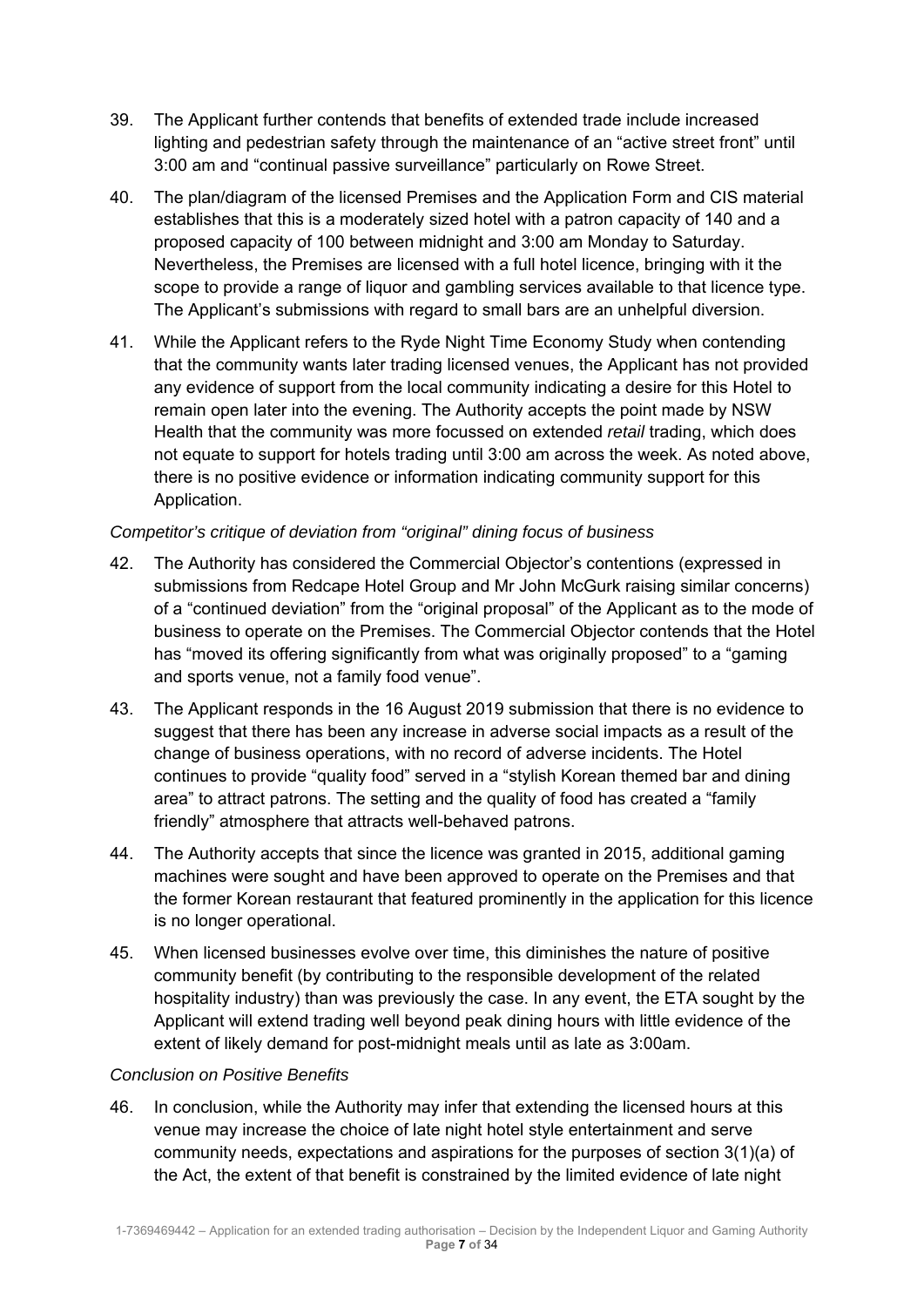demand for the Hotel's services, which tend to focus on the gaming room, and the current delivery of liquor and gambling services at hotels and clubs, particularly at the level of the local community.

- 47. The Applicant has not provided a persuasive case, for the purposes of section 3(1)(b) of the Act, as to how the liquor industry will be reasonably developed by extending the trading hours of this particular venue to the extent proposed.
- 48. On the evidence and material before it, the Authority is not persuaded that granting the Application will positively contribute, to any great extent, to the responsible development of the related hospitality industry for the purpose of section 3(1)(c) of the Act. The Authority is not satisfied that further extending the Hotel's gaming machine operations would advance the *responsible* development of this related industry, given the concentration, numbers and accessibility of gaming machines in this local community.

# Negative social impacts

# *Licence type, scale and trading hours*

- 49. The licence type is a full hotel licence, with the primary purpose of the sale of liquor by retail on the Premises. It is apparent from the CIS material that the facilities on offer at this Hotel include the sale and supply of alcoholic and non-alcoholic beverages, food and gaming machines. The licence is subject to a condition that Keno and TAB facilities are not provided on the Premises, which formed part of a package of harm reduction measures offered by the current business owner when it secured the grant of this new licence in 2015.
- 50. The ETA is proposed to extend to the whole of the licensed Premises, comprising some 410 square metres. The Hotel has a patron capacity of 140, with the Applicant proposing a reduced capacity of 100 from midnight. The Authority considers the Hotel to be of moderate scale in terms of its potential to attract and generate adverse social impacts upon the local and broader communities during the proposed late trading hours.
- 51. The licensed hours will be extensive should the ETA be granted. The Applicant is proposing to trade an additional 20 late trading hours per week, between 12:00 midnight and 3:00 am Monday through Saturday and between 10:00 pm and 12:00 midnight Sunday. The hours sought will increase the capacity for the operations of this Hotel, or the conduct of its patrons, to contribute to adverse social impacts over time.

## *Location Factors – prevailing crime*

- 52. BOCSAR crime data for the year to March 2019 for both the suburb and LGA indicate that crime rates per 100,000 persons are below NSW rates recording:
	- A rate of **42.2** for incidents of *alcohol related domestic assault* per 100,000 persons for the suburb, a rate of **32.1** for the LGA and a rate of **115.5** for NSW.
	- A rate of **47.4** for incidents of *alcohol related non-domestic assault* per 100,000 persons for the suburb, a rate **33.7** for the LGA and a rate of **118.8** for NSW.
	- A rate of **384.8** for incidents of *malicious damage to property* per 100,000 persons for the suburb, a rate of **389.6** for the LGA and a rate of **737.8** for NSW.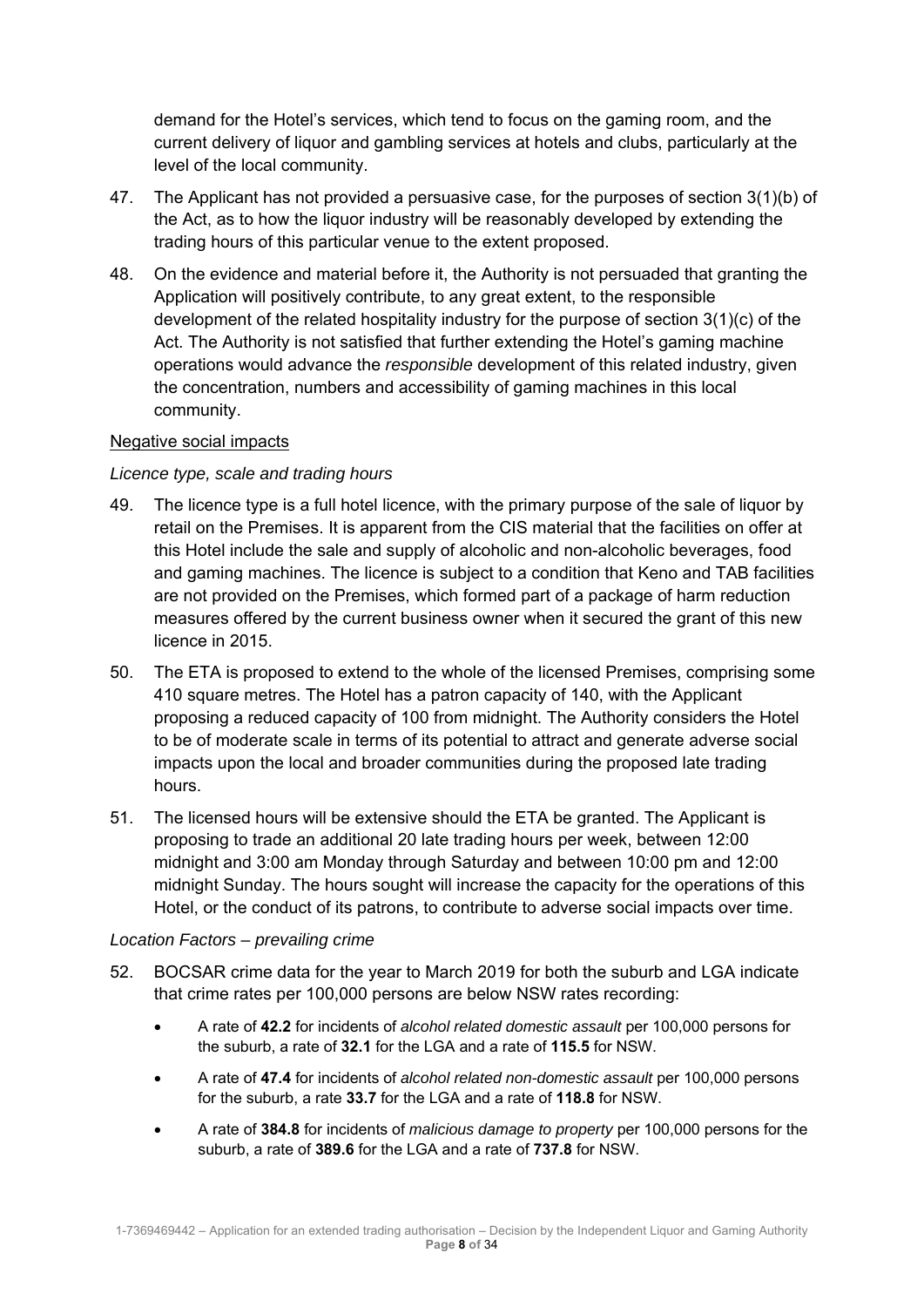- A rate of **21.1** for incidents of *alcohol related disorderly conduct (offensive conduct)* per 100,000 persons for the suburb, a rate of **4.0** for the LGA and with a rate of **36.6** for NSW.
- 53. However, when crime does occur in the local community BOCSAR hotspot maps for Eastwood between April 2018 to March 2019 indicate that the Hotel is located:
	- within a medium-density hotspot for incidents of alcohol related assault:
	- within a high-density hotspot for incidents of domestic assault:
	- within a high-density hotspot for incidents of non-domestic assault;
	- within a low/medium density hotspot for incidents of malicious damage to property.
- 54. Although there is evidence of localised concentrations of crime in the neighbourhood of the Premises, the *rates* of crime at the level of the local or broader community do not, of themselves, pose a significant pre-existing risk factor when assessing the risk of extending the hours of this venue..

# *Socio-demographic and health data for the Communities*

- 55. The Authority notes that socio-economic disadvantage does not present as an additional risk factor when assessing these communities on the whole. The 2016 ABS Socio-Economic Index For Areas ("SEIFA") data recorded that both the suburb of Eastwood and the Ryde LGA ranked in the 9<sup>th</sup> decile on the Index of Relative Socio-Economic Advantage and Disadvantage ("IRSEAD") compared to other suburbs and LGAs within the State. These are advantaged communities.
- 56. NSW Department of Health *Healthstats* data presents a mixed picture. Alcohol attributable hospitalisations across the LGA are moderately elevated, at 677.0 per 100,000 persons compared to the NSW spatially adjusted rate of 555.6 during the period from 2016 to 2018. Alcohol attributable deaths were recorded at a spatially adjusted rate of 12.6 per 100,000 persons of population, compared to the NSW rate of 18.1 during the period from 2015 to 2016.
- 57. Health data for the community poses an adverse factor of some weight.

# *Vulnerable Groups in the Local Community*

- 58. In the Second NSW Health Submission, NSW Health submits that Eastwood has the third highest number and percentage of low-income households and the second highest unemployment rate in this LGA, with a pocket of 1,160 low income households surrounding the venue and housing 1,876 unemployed persons.
- 59. NSW Health cites the *Household Expenditure Survey 2009-2010* which indicated that the most disadvantaged portion of the population spends a larger proportion of total household income on alcohol and a 2017 report from the Australian Gambling Research Centre which identified that persons of low income were overrepresented among problem gamblers. Problem gamblers in low income households spent the greatest proportion of their household's disposable income (27%) – equivalent to four times the average yearly household utility bills, and more than half the grocery bills, of that income group.
- 60. NSW Health contends that additional alcohol and gambling consumption during the proposed extended trading hours will place this already vulnerable portion of the local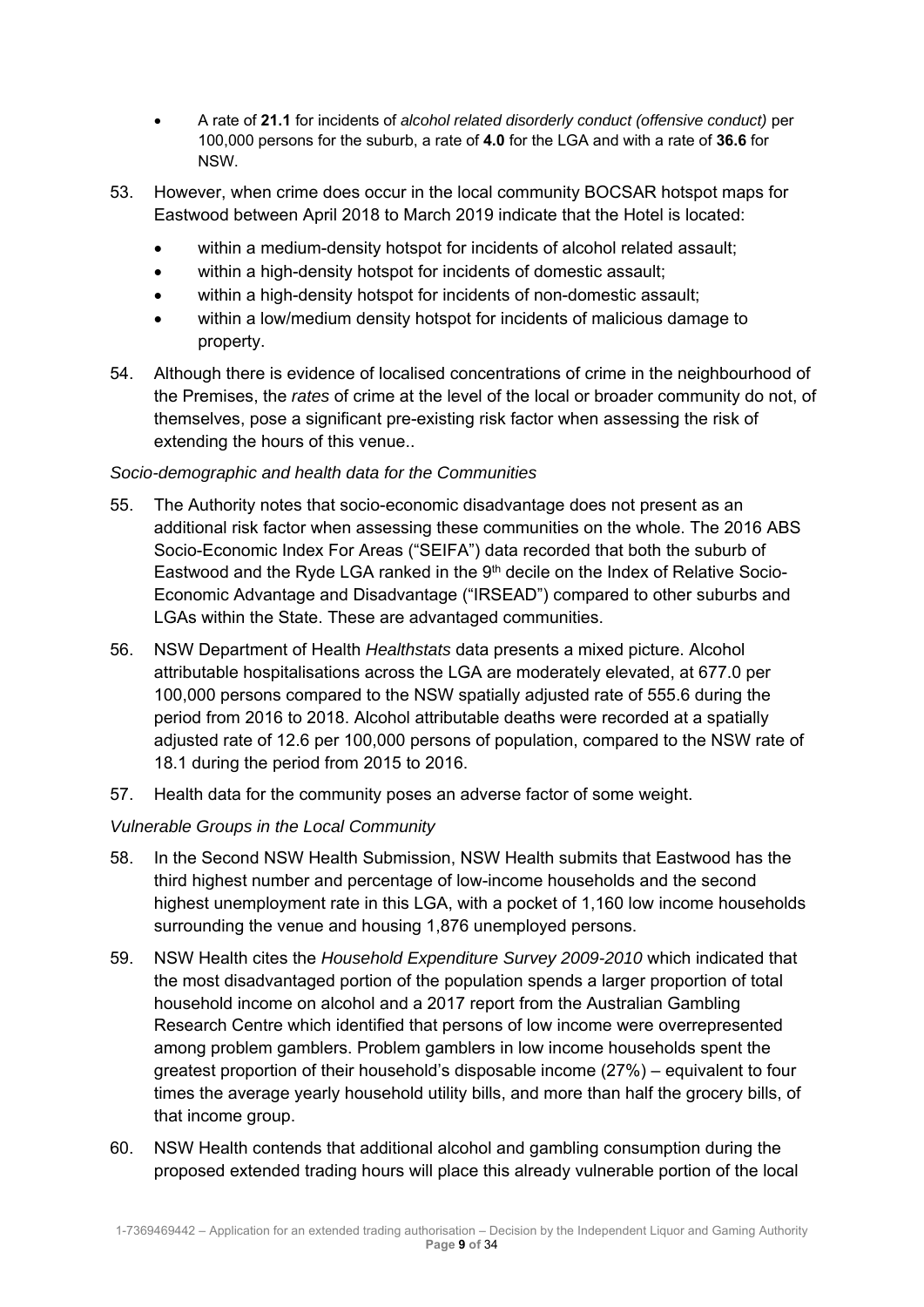community further at risk. The Applicant counters in its submission dated 16 August 2019 that NSW Health assumes that this Hotel's patronage is drawn *solely* from the low income SA1 area surrounding the Hotel. According to the Applicant, it is more appropriate to use SA2 statistical indicators as they provide wider reflection of a community.

61. The Authority accepts that there are vulnerable populations situated near the Hotel and has given some weight to this factor when considering the potential adverse social impact of the Hotel's 30 gaming machines on financially disadvantaged persons in the local community. The responsible development of the local gaming machines industry is discussed further below.

## *Proximity to residential premises, patron migration and late-night transport options*

- 62. Under section  $3(2)(c)$  of the Act the Authority is required to consider the need to ensure that the supply of liquor does not detract from the amenity of community life. In a very brief two-sentence submission one local resident, Ms Lau, opposes the Application on the basis that there is no justification for an establishment in a "residential suburb" to be allowed to trade until 3:00 am.
- 63. The Authority has considered the Applicant's response dated 12 October 2018, which accompanied the Application and CIS, and accepts that Rowe Street has a commercial character and is zoned for mixed use.
- 64. The Authority further accepts the Applicant's contention in the 12 October 2018 response (noting that a copy of the Environmental Noise Assessment report 5449-3.1R dated 27 June 2018 is also before the Authority) that the late trade has been assessed by an acoustic consultant to confirm that the operation will comply with the relevant acoustic criteria.
- 65. The Applicant submits in the 12 October 2018 response that "substantial provisions" have been made to mitigate the potential for alcohol related harm and that granting the extended trading hours, including a prohibition on live entertainment, low patron capacity, the provision of security, use of pre-closure procedures would bring the Hotel in line with the operation of other "similar premises" in the suburb.
- 66. The Authority finds the Premises to be of moderate scale and not of low patron capacity. The Authority accepts that the licensed business has made provision for these disturbance mitigation measures in its Plan of Management. The Authority accepts that there are two other Hotels with extended trading hours in the suburb.
- 67. Nevertheless, the Authority finds (on the basis of the Google maps aerial view photograph, sourced by staff on 20 August 2019) that there are residential premises within a short walking distance of the Premises.
- 68. NSW Health, in their 12 October 2018 submission ("First NSW Health Submission") and the Second NSW Health Submission, have made detailed and persuasive submissions on the scope for the proposed extension of late night hours to adversely impact local amenity, specifying the potential for increased patron migration and a lack of public transport options available during the proposed late trading hours.
- 69. The Authority accepts the contention in the Second NSW Health Submission, that Transport NSW information indicates that train services to and from Eastwood Railway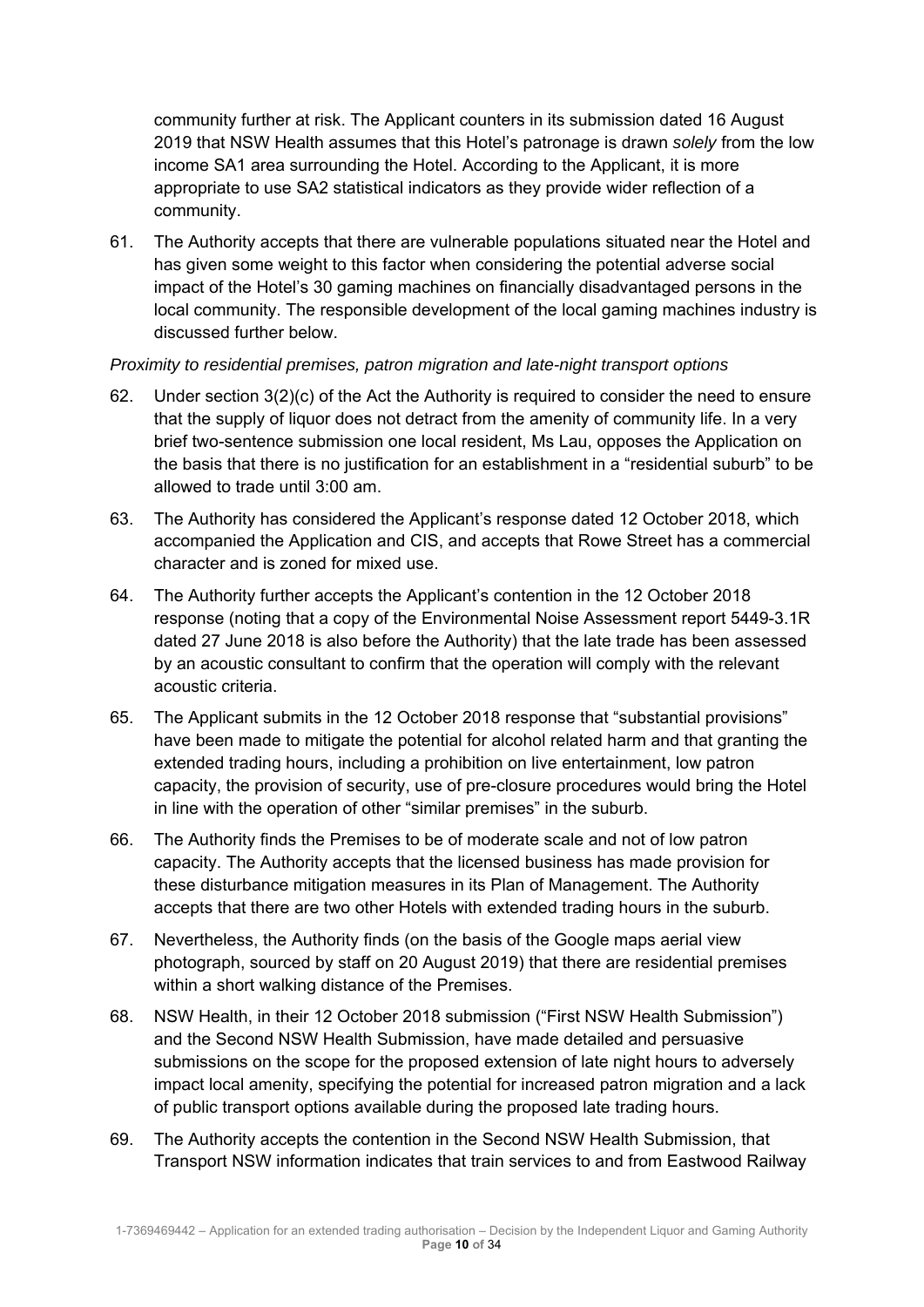Station cease at 12:30 am on weeknights and at 1:30 am on weekends, with only one bus route operating after 12:30 am on weekends, operating infrequently.

- 70. The Authority does not accept the Applicant's contention in the submission dated 16 August 2019 responding to the Second NSW Health Submission that transport options are not a matter for NSW Health. Any submitter may bring the availability or otherwise of late-night transport options to the Authority's attention as a harm mitigation factor. The public health impacts of the operation of licensed premises are matters within the scope of expertise of NSW Health and there is no indication that its account of transport services is incorrect. The Applicant counters that there is "adequate transportation and Uber or taxis to remove the likely low number of patrons at close". Nevertheless, the Applicant provides little or no information indicating how many patrons may be on the Premises at different times of the week, nor does this submission rebut the contention that mainstream, less costly public transport options are infrequent after 12:30 am, which the Authority accepts is the case.
- 71. The Authority notes, as contended by the Applicant in the 16 August 2019 submission responding to the Second NSW Health Submission, that Police do not object to the Application in their submission dated 1 August 2019, but this does not address the NSW Health concerns about the potential for adverse amenity impacts from migrating patrons should another venue operate until 3:00 am across the week.
- 72. Granting the ETA will permit another licensed business to operate late in the evening when most non-licensed and licensed premises are closed and the area is relatively quiet. It will also permit patrons to continue to consume alcohol at the venue over a longer duration than is presently the case. The Authority is satisfied that granting the ETA will increase the scope for alcohol affected patrons to impact the amenity of the neighbourhood in this local community and may potentially increase alcohol related harm.
- 73. The Authority finds that permitting another late licensed venue to operate in this location increases the risk of exacerbating the existing levels of alcohol related harm, anti-social conduct or adverse impact upon local amenity, particularly given the proximity of local residents and reduced availability of public transport options late at night. Another late trading licensed venue in this location will provide another choice, but also another opportunity for late night patron migration, occurring at relatively sensitive times of the evening.

## *NSW Health and alcohol-related crime and late night amenity impacts*

- 74. NSW Health contends in the Second NSW Health Submission that the "intention" of extending licensed hours is to increase the volume of alcohol sold by the business. The Authority accepts that this is one likely purpose of a hotel-licensed venue extending its late night trading hours by a substantial degree.
- 75. NSW Health refer to Livingston M and Wilkinson C and Room R *Community impact of liquor licences: An Evidence Check rapid review brokered by the Sax Institute for the NSW Ministry of Health* (2015) submitting that there is a strong association between the volume of alcohol sales and rates of alcohol-related harm. NSW Health further refers to BOCSAR research by Briscoe S and Donnelly N, *Temporal and regional aspects of alcohol-related violence and disorder* (2001) identifying a substantial increase in the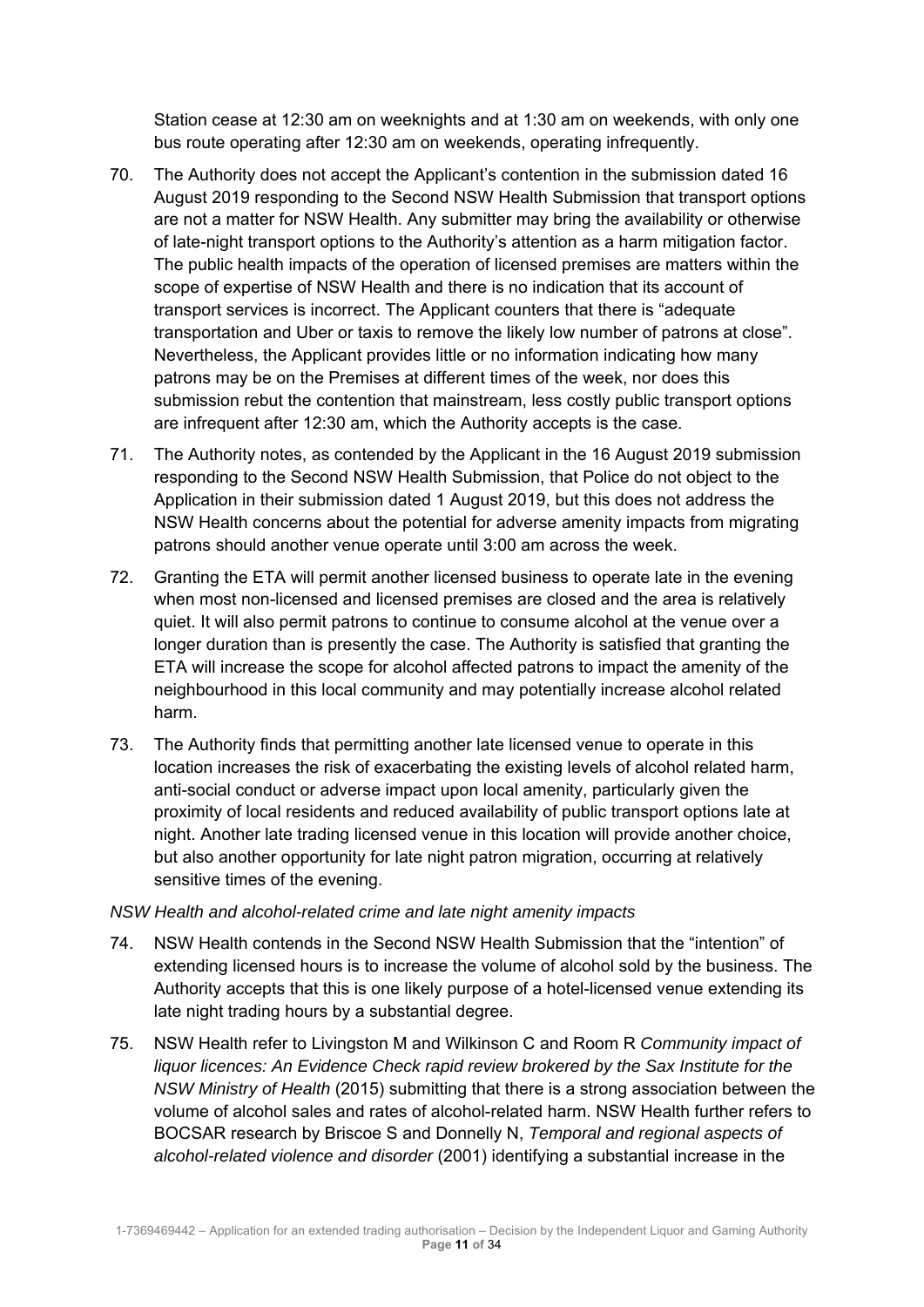percentage of alcohol-related assaults and offensive behaviour in NSW during the night-time - commencing from 6:00 pm to 3:00 am.

- 76. NSW Health further submit that the Hotel proposes to operate at a time of day evidenced to have higher rates of alcohol-related assaults and offensive behaviour, with 30% of all alcohol-related domestic assault and 26% of all alcohol-related non-domestic assault recorded between 12:00 am and 6:00 am across the Ryde LGA. NSW Health refers to BOCSAR hotspot maps from April 2018 to March 2019 and contend that these patterns of assault and malicious damage will only worsen with additional extended licensed trading in the area.
- 77. Furthermore, NSW Health refer to Recommendation 14 of the 2015-2017 NSW *Domestic Violence Death Review Team Report* which states:

*When making determinations regarding any alcohol licensing related applications in areas identified by the NSW Bureau of Crime Statistics and Research as domestic violence 'hot spots', apply the following criteria:* 

*- For any applications pertaining to an extension of trading hours, or the development of new liquor outlets or bottle-shops in domestic violence hot spots, there should be a rebuttable presumption against granting the application.* 

- 78. NSW Health submits that this Application should be refused on the basis that the Premises is situated within an identified hotspot for domestic violence and the Applicant has provided no evidence that granting the ETA will not increase domestic violence related assaults.
- 79. Aside from the relationship between late night trading and crime, NSW Health contend that granting the Application will contribute to the development of a "cluster" of late-night licensed venues with increased scope for patron migration.
- 80. In the 16 August 2019 submission the Applicant responds (and the Authority accepts), that there is no evidence to suggest that liquor would be sold otherwise than in accordance with the requirements of the Act. The Authority further accepts the Applicant's contention that this venue has a record of trading within standard licensed hours indicating that the venue has been well-managed.
- 81. The Applicant submits that BOCSAR hotspot maps are an indicator of crime "density" and not risk. The Authority finds that BOCSAR hotspots disclose areas of relative vulnerability to alcohol related or other crime and it is appropriate to consider whether the venue will operate in a demonstrably higher risk area. The Authority accepts the relationship in the research between later trading and alcohol related crime and misconduct.
- 82. The Applicant submits that alcohol-related violence is "as likely" to occur in the morning afternoon or evening as it is during the late-night to early morning and there can be "no inference drawn" about an increased risk of alcohol-related violence during the early hours of the morning. Furthermore, that there is no evidence to suggest that there is a proportionally higher risk of alcohol-related violence in Eastwood during the hours proposed by this Application.
- 83. The Authority has considered the BOCSAR crime statistics for April 2018 to March 2019 for the number of incidents flagged as alcohol related by Police by day of week and time of day. This data indicates that in the suburb of Eastwood: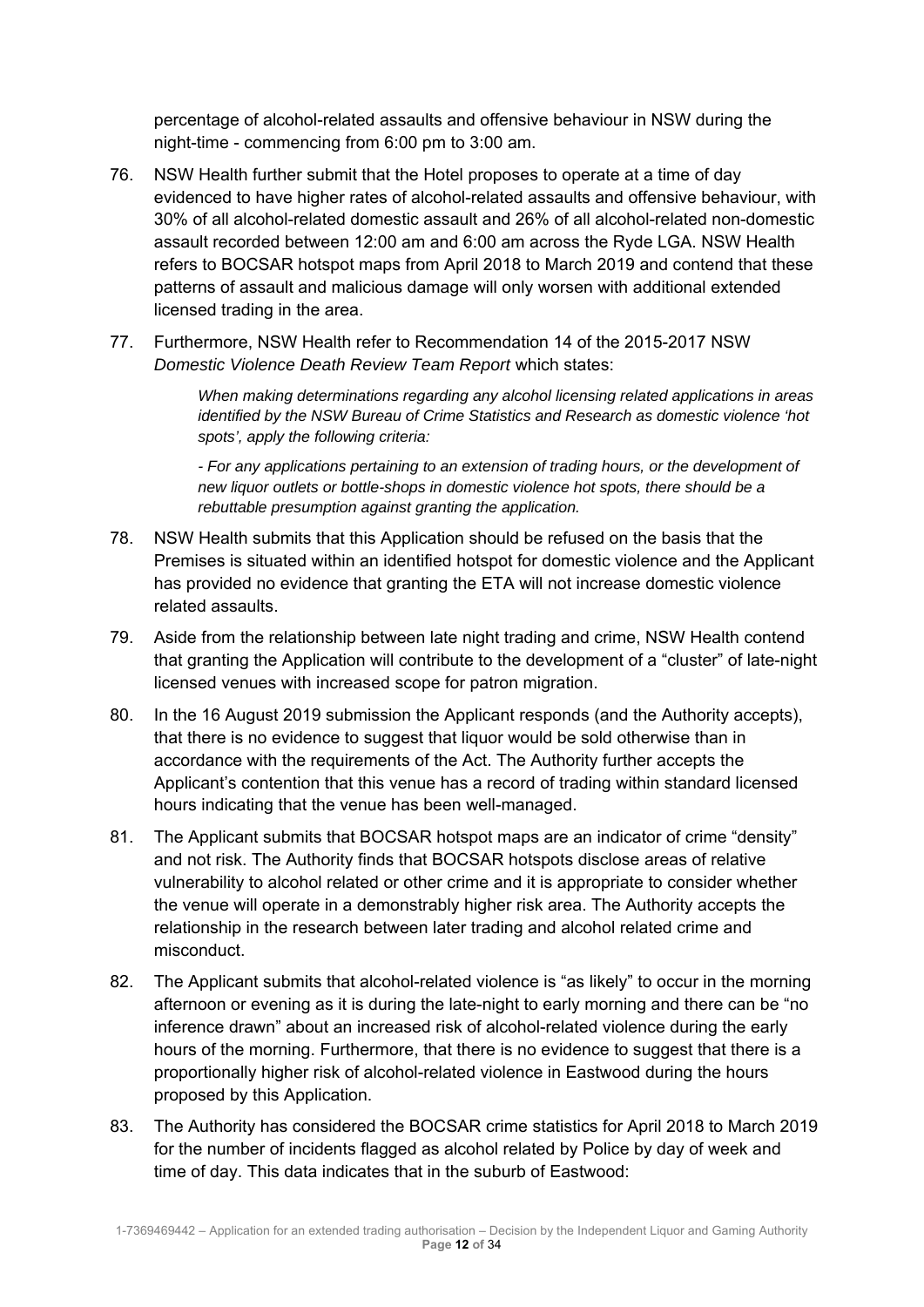- for **non-domestic assault** incidents the highest count was 4, occurring between 6:00 pm and 12:00 midnight on Monday. However, the second highest count was 1, occurring between 12:00 pm and 6:00 pm Sunday and Friday, between 12:00 midnight and 6:00 am Wednesday and Saturday and between 6:00 pm and 12:00 midnight Wednesday.
- for **offensive conduc**t incidents the highest count was 1, occurring between 12:00 midnight and 6:00 am on Tuesday and Saturday, between 12:00 pm and 6:00 pm Wednesday and between 6:00 pm and 12:00 midnight Thursday.
- for **domestic violence assault** incidents the highest count was 2, occurring between 12:00 midnight and 6:00 am on Friday and Saturday and between 6:00 am and 12:00 pm Saturday while the second highest count was 1, occurring between 6:00 am and 12:00 pm Monday and between 6:00 pm and 12:00 midnight Saturday.
- for **offensive language** incidents the highest count was 1, occurring between 12:00 pm and 6:00 pm Sunday and between 6:00 pm and 12:00 midnight Thursday.
- 84. During the same period, this data indicated that across the LGA:
	- for **non-domestic assault** incidents the highest count was 7, occurring between 6:00 pm and 12:00 midnight on Saturday while the second highest count was 6, occurring between 6:00 pm and 12:00 midnight on Monday.
	- for **offensive conduct** incidents the highest count was 1, occurring between 12:00 midnight and 6:00 am on Sunday, Tuesday and Saturday, between 12:00 pm and 6:00 pm Wednesday and between 6:00 pm and 12:00 midnight Thursday
	- for **domestic violence assault** incidents the highest count was 5, occurring 6:00 pm and 12:00 midnight Friday and Saturday while the second highest count was 4, occurring between 12:00 midnight and 6:00 am Tuesday and Saturday.
	- for **offensive language** incidents the highest count was 2, occurring between 12:00 pm and 6:00 pm Friday and between 6:00 pm and 12:00 midnight Friday while the second highest count was 1, occurring between 12:00 pm and 6:00 pm Sunday and between 6:00 pm and 12:00 midnight Thursday.
- 85. The Authority is satisfied that should the ETA be granted, this Hotel will have a substantially increased capacity, during higher risk times of the day and week, to accommodate, attract and generate alcohol affected patrons arriving and departing at later hours than is currently the case. There would be greater scope for patrons to consume liquor over longer hours and engage in alcohol related violence or anti-social conduct across the course of the week, until 3:00 am Monday to Saturday and until midnight on Sunday. The research identified by the Department of Health identifies that evening trade has an association with higher rates of assault and offensive behaviour.
- 86. The Authority does not accept the Applicant's contention that concerns about the development of a cluster of late-night premises and increasing patron migration is a "mute" (sic) issue by reason of Council's desire to attract people to the area in the Ryde Night Time Economy Study. While development consent has been granted to trade during the proposed additional hours, there is little evidence of a positive community wide desire for hotels to attract people to this location until 3:00 am, 6 nights per week.
- 87. As noted above, the local and broader community are not exposed to high rates of alcohol related crime compared to New South Wales as a whole. However, when crime does occur it is occurring in the neighbourhood of the Premises. Nevertheless, the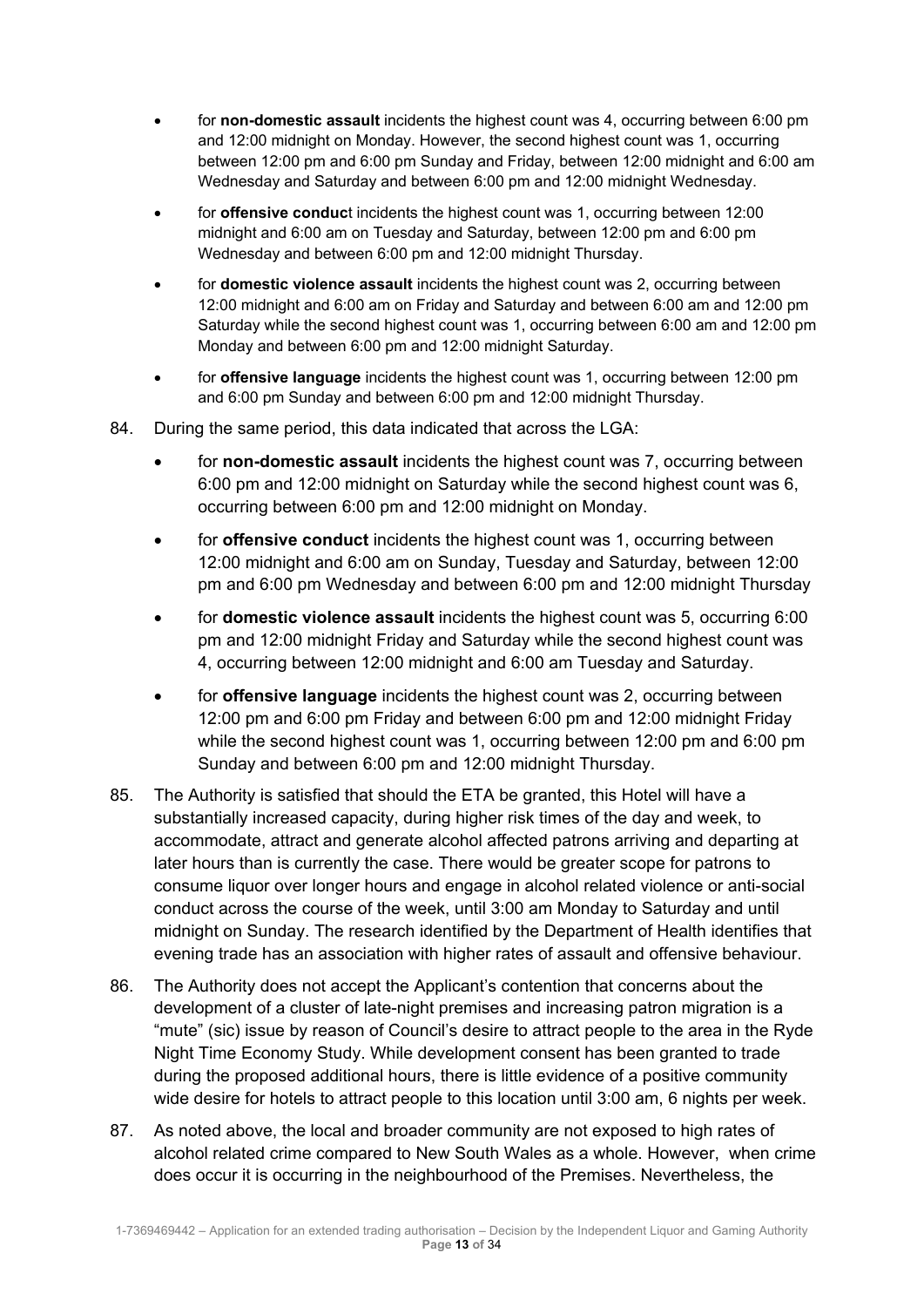research shows that the venue will be extending its trade during higher risk times of the day and week and there is scope for adverse amenity impacts to increase, late at night, from patron migration, by contributing to a "cluster" of late trading hotels within walking distance of each other in Eastwood. This adverse amenity consideration has been given some weight for the purposes of section 3(2)(c) of the Act.

# *NSW Health on other alcohol related social impacts*

- 88. In the Second NSW Health Submission, NSW Health advises that Ryde LGA has consistently exceeded the NSW wide rate of alcohol-attributable hospitalisations with data from the most recent 2016-18 period indicating a sharp increase that has Ryde LGA currently exceeding the NSW average by 22%. Furthermore, during 2017 there were 172 Emergency Department alcohol related visits to the nearby Ryde Hospital, 85 of which occurred during the hours of 10:00 pm and 6:00 am. Ryde Hospital's rate of late-night alcohol related visits per 1,000 unplanned Emergency Department visits are 37% higher than the NSW average. The Authority accepts this data.
- 89. In the 16 August 2019 submission responding to the Second NSW Health Submission the Applicant counters that by referring to Livingston (2011) *Alcohol outlet density and harm: Comparing the impacts on violence and chronic harms*, which found that there is only a significant relationship between the density of packaged liquor outlets and increased rates of alcohol-caused chronic disease. This was explained by the availability of cheap alcohol at high volumes from packaged liquor outlets resulting in higher levels of drinking. The Applicant contends that hotels and pubs tend to charge higher prices for liquor and remove patrons before intoxication or binge drinking. Furthermore, per clause 16 of the Plan of Management, this Hotel will not sell any takeaway liquor and would not be able to do so under the Act after 11:00 pm.
- 90. The Authority accepts that granting the ETA will not impact this venue's takeaway liquor trading hours. However, the Authority notes, as identified in Authority Guideline 6, that highly concentrated clusters of hotels in an area have been positively associated in Australian research with higher rates of alcohol related non-domestic assault (Livingston, 2008). Extended late-night trading hours are associated with acute alcohol related harms, violence, emergency department presentations and hospitalisations (Atkinson et al, 2018). Later trading hours are associated with increased patron intoxication across all venue types (Coomber et al, 2017). Relevantly, the density of licensed outlets where the main activity is liquor consumption (such as pubs) is positively related to assault related hospital admissions (Livingston, 2011).
- 91. While the Applicant submits that there is no basis to contend that the extended hours will result in an "unacceptable" increase in alcohol-attributable hospitalisations and chronic conditions, that is not the test.
- 92. On the Applicant's contention that the venue is "oriented towards dining" with only limited bar tables oriented towards drinking only, the Authority is not satisfied, on the material before it, that the service of meals will play a prominent role in the Hotel's operations after midnight. While the Authority accepts that the layout of the Hotel may aide staff in monitoring patrons and preventing instances of intoxication going unnoticed on the Premises, the venue is some 140 sqm and its primary purpose is the sale of liquor by retail.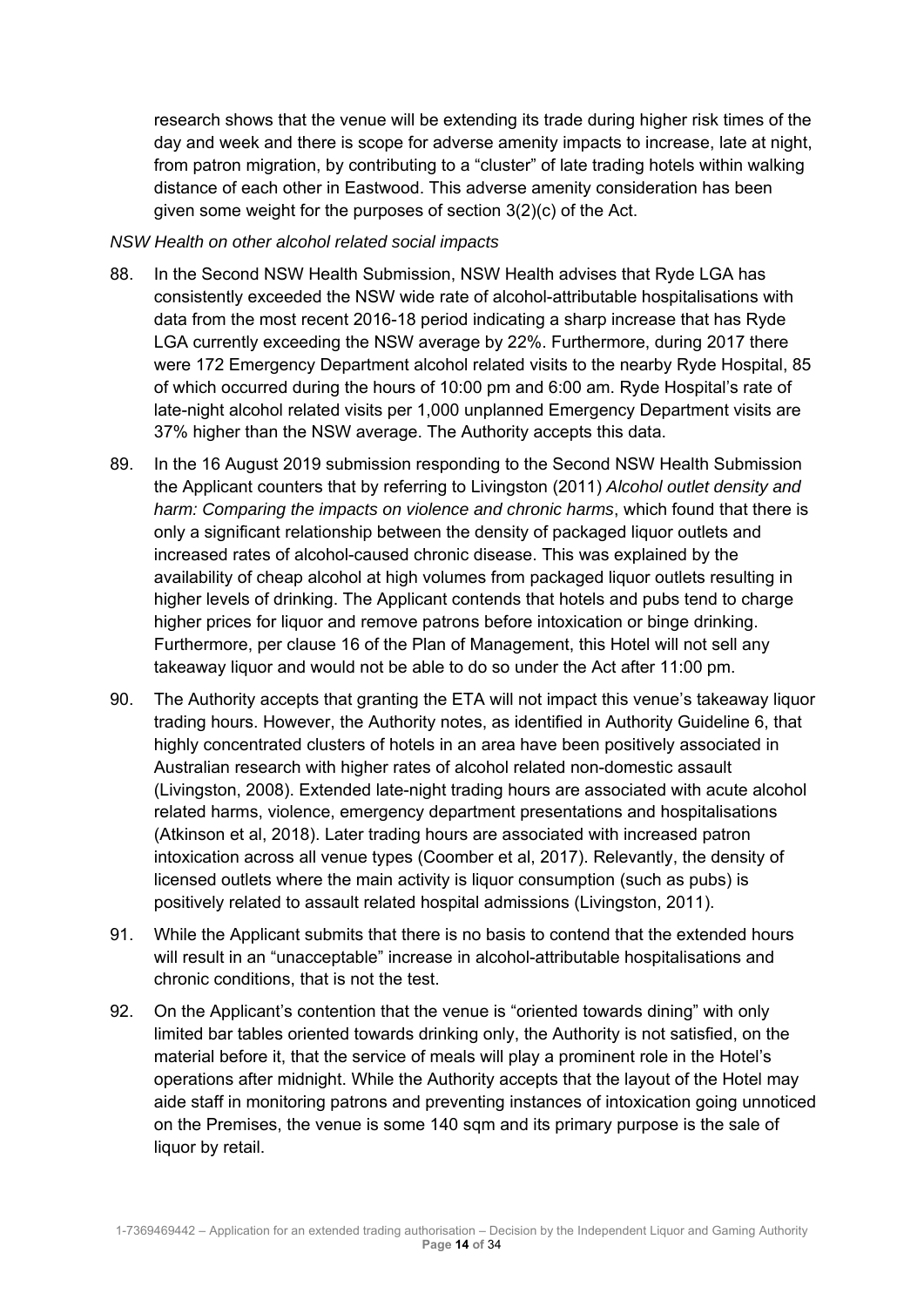- 93. The Authority is satisfied that the broader community is over exposed to alcohol attributable hospitalisations. This information has been given some weight as an adverse factor but has not been decisive as it does not disclose the relative vulnerability of the local community to alcohol related health impacts.
- 94. As noted above, although the SEIFA scores for the suburb and LGA on the whole indicate that socio-economic disadvantage is not a compounding risk factor, the Authority accepts (on the information discussed below) that there are pockets of social disadvantage in the neighbourhood of the Premises, within the relevant local community.

# *Responsible Development of Related (Gaming Machines) Industry*

- 95. Section 3(1)(c) of the Act provides that it is a statutory object of the Act to contribute to the responsible development of related industries.
- 96. The OneGov Record indicates that there are 30 gaming machines operating on the Premises. The gaming machine shut down period under section 39 of the *Gaming Machines Act 2001* (NSW) ("GM Act") is from 4:00 am to 10:00 am and thus the extension of late-night hours proposed by this ETA will not intersect with that period.
- 97. On the basis of the LGNSW list of licensed premises as at 20 August 2019, the Authority is aware that the suburb of Eastwood has 3 club licences and 3 full hotel licences. The Authority takes note that a Google Maps search of the address of those premises identified on the LGNSW list indicates that:
	- Brush Park Bowling Club Limited is located at Marsden Road and Rutledge Street Eastwood (some 2.5 kilometres walking distance from the Premises). This registered club has unrestricted on premises licensed trading hours;
	- Eastwood Rugby Club located at 146-150 Vimiera Road Eastwood (some 2.4 kilometres walking distance from the Premises). This registered club has unrestricted on premises licensed trading hours;
	- Eastwood Club Limited located at 6 Hillview Road Eastwood (some 400 metres walking distance from the Premises). This registered club has unrestricted on premises licensed trading hours;
	- Eastwood Hotel located at 115 Rowe Street Eastwood (some 76 metres walking distance from the Premises). This hotel has extended trading hours;
	- The Landmark located at 20 West Parade Eastwood (some 400 metres walking distance from the Premises). This hotel has extended trading hours.
- 98. This information satisfies the Authority that, within reasonable walking distance and within the neighbourhood of the Premises, are a number of licensed venues with substantial late-night gaming machine holdings offering liquor, gambling and hospitality services.
- 99. The Authority is aware, through recent consideration of licensing applications for venues in Eastwood, that the three hotels are operating at close to their maximum gaming machine entitlements. That means nearly 90 gaming machines on the premises of these three venues along with further significant gaming machine holdings across the three Eastwood clubs. The Authority finds that gaming machine accessibility is already extensive across this predominantly residential local community.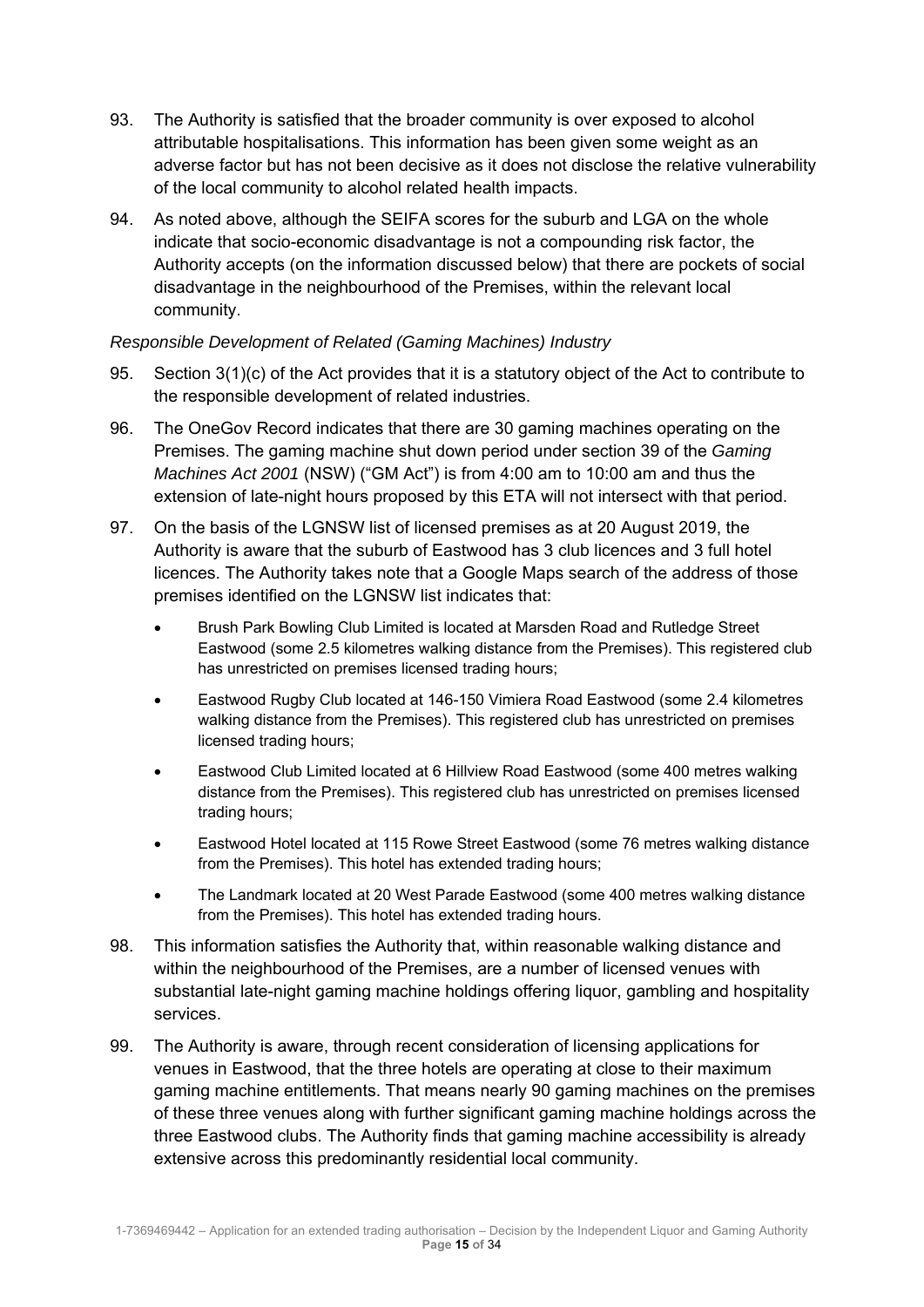- 100. The Authority notes and gives some weight to the social impact concerns identified in the Second NSW Health Submission, outlined above, regarding the additional trading hours placing already vulnerable people of the community further at risk, in particular problem gamblers.
- 101. Should the ETA be granted, the 30 machines operating at this venue will have the capacity to operate 17 hours per day from Monday to Saturday and for 14 hours on a Sunday.
- 102. While the local community is relatively advantaged, the Authority has taken into account the close proximity of a substantially disadvantaged cohort in the neighbourhood of the Premises, within the local community, identified in the Second NSW Health Submission. The Authority has taken into account the substantial numbers and clustering of gaming machines available over extended hours in this local community, when considering whether extending the hours of this venue to operate across the hours proposed.
- 103. The Authority accepts the Commercial Objector's contention, which is not in dispute, that this Hotel has sought and had approved an increase in its gaming machine threshold since the licence was granted. This is apparent from the OneGov licence record, noted above.
- 104. The Commercial Objector contends that it observed patrons at the Hotel between 19 June 2019 to 2 July 2019 and recorded the number of patrons attending the bar and gaming area of the Hotel at various times. It submits that "no objective evidence or weighting" can be drawn from such a "limited number" of persons attending the venue.
- 105. In its 16 August 2019 submissions, the Applicant acknowledges that the Hotel is operating at the maximum number of gaming machines permitted for a hotel in New South Wales, but submits that the Hotel is not a "leading" gaming hotel and currently ranked 334 across NSW. The Authority accepts that contention and notes that the average profit per machine is below the average for the Ryde LGA.
- 106. The Applicant's submission dated 16 August 2019 contends that without opening after midnight it is not possible to survey patrons who may wish to use the facilities after midnight. Surveys of patrons in the Hotel gaming room after 10:00 pm during one week in July 2019 indicated that the average age is 39, the vast majority are employed in "white collar" employment and primarily male and of Chinese or Korean descent.
- 107. The Authority accepts that the Applicant conducted these surveys but that they only addressed the patrons residential suburb, gender, age, occupation and ethnic background. It appears from these surveys that:
	- On 11 July 2019 7 patrons completed the survey, only one of which identified as being from the suburb of Eastwood.
	- On 10 July 2019 5 patrons completed the survey, only one of which identified as being from Eastwood.
	- On 9 July 2019 6 patrons completed the survey, none of which identified as being from Eastwood.
	- On 8 July 2019 6 patrons completed the survey, only two of which identified as being from Eastwood.
	- On 6 July 2019 5 patrons completed the survey, only one of which identified as being from Eastwood.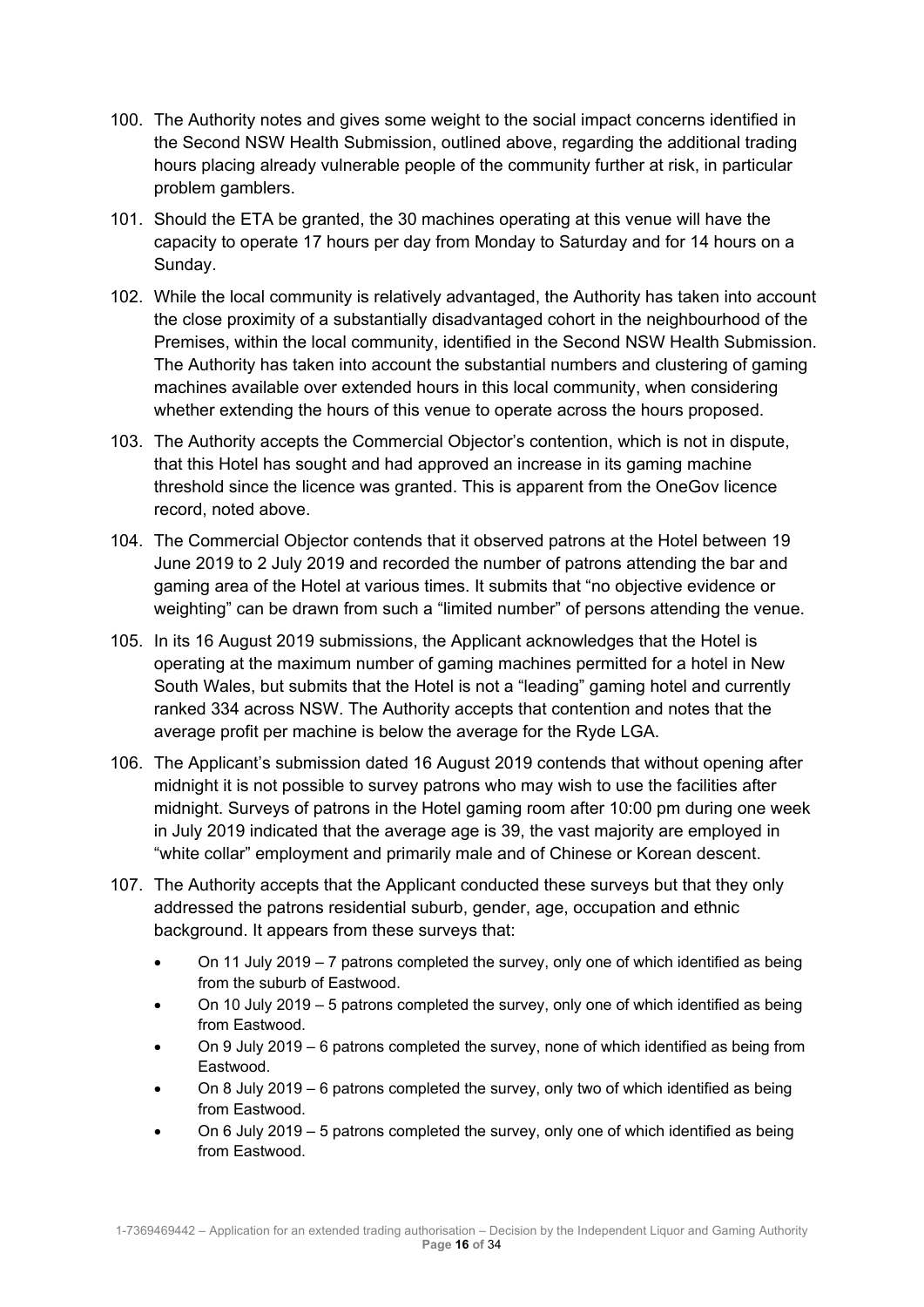- On 5 July 2019 7 patrons completed the survey, only two of which identified as being from Eastwood.
- 108. It is unclear whether these surveys represent the total number of people in the gaming room of the Hotel after 10:00 pm on these days, or only the patrons willing to answer the survey questions.
- 109. The Authority accepts the information provided by the Commercial Objector on the number of patrons observed in the Hotel at various times between 19 June 2019 and 2 July 2019. The Authority is satisfied that:
	- At 11:00 pm on 19 June 2019 the Hotel had 11 patrons in the bar area and 3 patrons in the gaming room and at 12:00 midnight 0 patrons in the bar area and 2 patrons in the gaming room.
	- At 11:00 pm on 20 June 2019 the Hotel had 0 patrons in the bar area and 5 patrons in the gaming room and at 12:00 midnight 0 patrons in the bar area and 0 patrons in the gaming room.
	- At 11:00 pm on 21 June 2019 the Hotel had 2 patrons in the bar area and 6 patrons in the gaming room and at 12:00 midnight 0 patrons in the bar area and 0 patrons in the gaming room.
	- At 11:00 pm on 22 June 2019 the Hotel had 0 patrons in the bar area and 2 patrons in the gaming room and at 12:00 midnight 0 patrons in the bar area and 0 patrons in the gaming room.
	- At 11:00 pm on 23 June 2019 the Hotel had 2 patrons in the bar area and 2 patrons in the gaming room and at 12:00 midnight 0 patrons in the bar area and 0 patrons in the gaming room.
	- At 11:00 pm on 24 June 2019 the Hotel had 2 patrons in the bar area and 2 patrons in the gaming room and at 12:00 midnight 0 patrons in the bar area and 0 patrons in the gaming room.
	- At 11:00 pm on 25 June 2019 the Hotel had 4 patrons in the bar area and 3 patrons in the gaming room and at 12:00 midnight 2 patrons in the bar area and 5 patrons in the gaming room.
	- At 11:00 pm on 26 June 2019 the Hotel had 0 patrons in the bar area and 5 patrons in the gaming room and at 12:00 midnight 1 patron in the bar area and 5 patrons in the gaming room.
	- At 11:00 pm on 27 June 2019 the Hotel had 7 patrons in the bar area and 4 patrons in the gaming room and at 12:00 midnight 3 patrons in the bar area and 2 patrons in the gaming room.
	- At 11:00 pm on 28 June 2019 the Hotel had 14 patrons in the bar area and 7 patrons in the gaming room and at 12:00 midnight the Hotel was closed.
	- At 11:00 pm on 29 June 2019 the Hotel had 4 patrons in the bar area and 5 patrons in the gaming room and at 12:00 midnight nothing was recorded.
	- At 11:00 pm on 30 June 2019 the Hotel had 2 patrons in the bar area and 6 patrons in the gaming room and at 12:00 midnight 3 patrons in the gaming room and nothing recorded for the bar area.
	- At 10:00 pm on 1 July 2019 the Hotel had 3 patrons in the bar area and 2 patrons in the gaming room and at 11:30 pm 1 patron in the bar area and nothing recorded for the gaming room.
	- At 11:00 pm on 2 July 2019 the Hotel had 8 patrons in the bar area and 11 patrons in the gaming room and at 12:00 midnight the Hotel was recorded as closed.
- 110. Without significant evidence of local support for the late hours sought by the Applicant, the information provided by the Applicant and the Commercial Objector indicate modest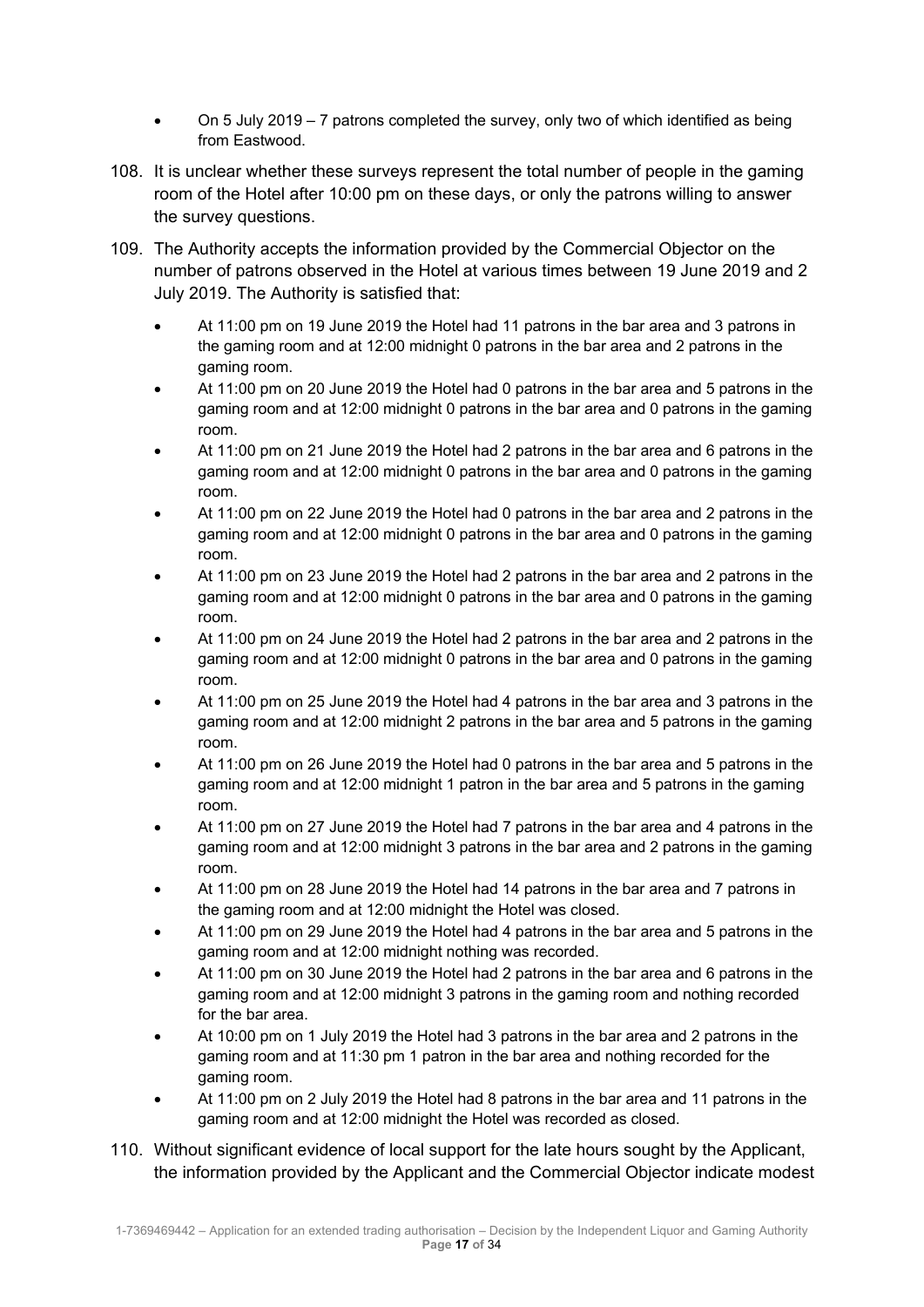patronage at this venue as it approaches its current standard closing times - with gaming room patronage a prominent feature of that patronage.

- 111. In the 23 May 2019 submission attached to the CIS, the Applicant contends that when compared to NSW averages the local and broader communities exhibit, higher levels of tertiary education, a higher proportion of white-collar workers, higher family income, higher levels of married couples and higher household income.
- 112. The Applicant then notes, by reference to the 2012 Ogilvy Illumination report titled *Prevalence of Problem Gambling in NSW* that in NSW "Problem gambling prevalence was associated with a level of education, being lowest among those with university degrees (0.1%)" before contending, by reference to ABS *Eastwood-Denistone SA2, Community Profile,* that in terms of residents who have attained Bachelor Degree level and above, the local and broader population of Eastwood-Denistone (41.4%) and the Ryde LGA (39.4%) are considerably higher than the NSW average (23.4%).
- 113. The Applicant further notes in the 16 August 2019 submission that that the Hotel is located in a LIA Band 1 SA2 area, meaning that it is recognised by the Authority as having the highest SEIFA scores, the lowest gaming machine density and expenditure.
- 114. The Authority notes by reference to the LGNSW Fact sheet *Local Impact Assessment scheme overview* published on the LGNSW website, that each SA2 is classified into Band 1 (low risk), Band 2 (medium risk) and Band 3 (high risk) depending on the gaming machine density, gaming machine expenditure and the relative socio-economic disadvantage of the SA2. Each SA2 is assigned a score with a weighting of:
	- 70% SEIFA
	- 15% gaming machine expenditure per capita
	- 15% number of gaming machines per capita.
- 115. All SA2s in NSW are then ranked into Band 1, Band 2, Band 3 accordingly:
	- The bottom 20% (i.e those with the highest levels of socio-economic disadvantage) are put into Band 3.
	- The next 30% are put into Band 2.
	- The remaining 50% (i.e. those with the lowest levels of socio-economic disadvantage) are put into Band 1.
- 116. The Authority notes that when areas are allocated Bands under the GM Act that decision is now dominated by the higher socio-demographic status of the area. That is, gaming machine density and expenditure plays a lesser role in the banding process.
- 117. Nevertheless, it remains appropriate, when considering an application for an ETA, to consider the statutory objects of the Act, including whether granting an ETA advances the *responsible* development of a *related* industry – in this case, gaming machines.
- 118. The Authority notes, as contended in the Applicant's 16 August 2019 submission, that counselling services are provided to players, the Hotel participates in the *GameCare* self-exclusion scheme, local counselling services are available and have been notified of the ETA with no responses received from those services, no concerns were expressed by "statutory stakeholders" with respect to gaming related harm and there have been no referrals or self-exclusions at the Hotel (noting that the Hotel was notified since lodging the Application of a single exclusion since lodgement by a person who was not a patron of the Hotel). The Applicant contends that this demonstrates the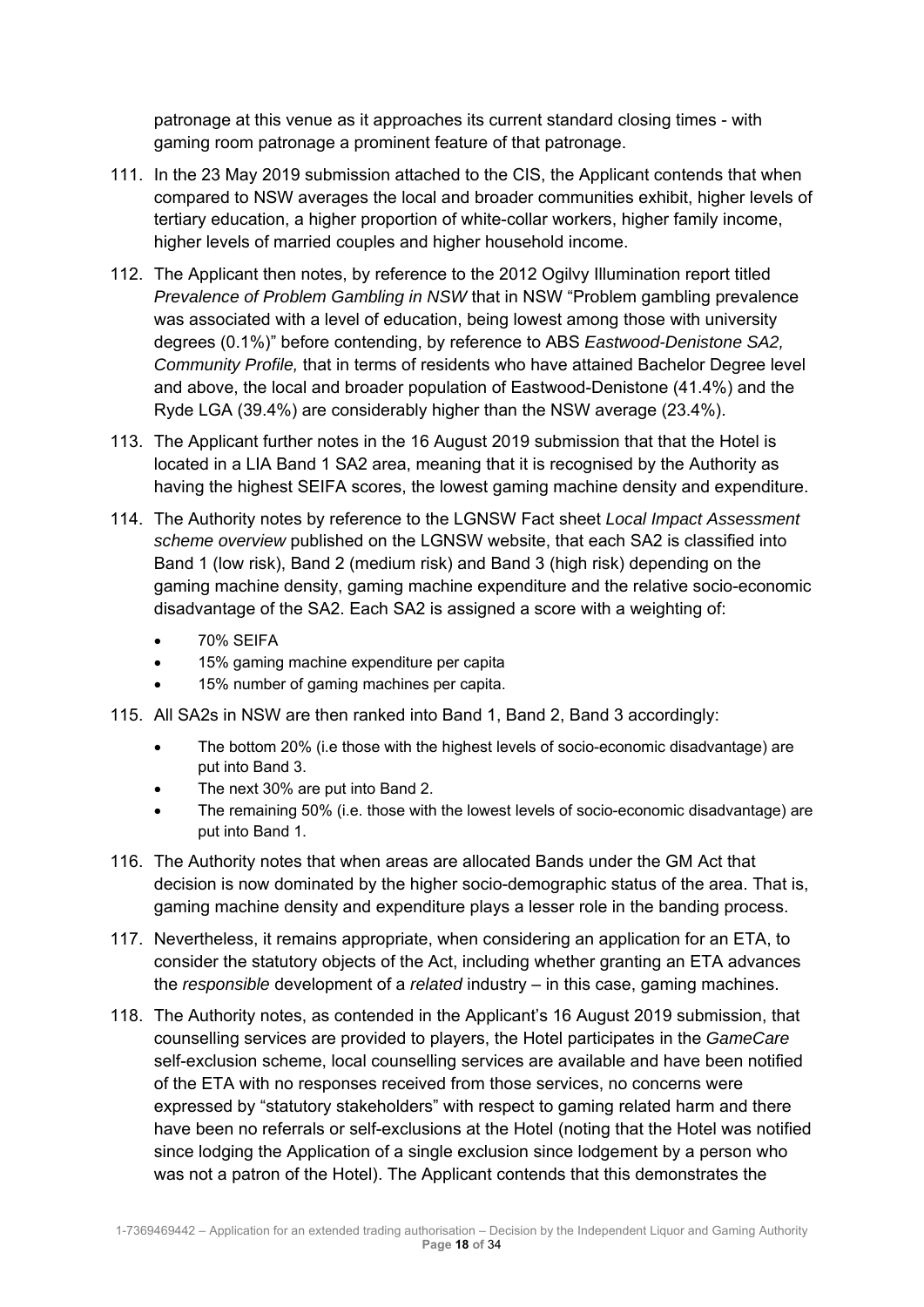character of the locality's patrons using the gaming machines at the Hotel who are "unlikely to engage in problem gambling".

- 119. The Authority has also considered the Applicant's contention that there is "limited potential for additional, substantial negative impact" in that there is no expansion in the nature of the gaming provided, with the Hotel maintaining the same number of gaming machines, and the Hotel will be closed for at least 7 hours providing a break in the availability of gaming services at the Hotel.
- 120. The Authority accepts that the *number* of gaming machines will not be increased as a result of this Application. That is not possible because the venue is already operating at its maximum gaming machine threshold. Nevertheless, granting the ETA will considerably expand the operation of gaming machines in this suburb as yet another hotel offers gaming machines for a later and longer duration than is presently permitted by the licence. Hotel businesses are conducted on a for profit basis and hoteliers do not have the same prohibition on incentivising company officers or managers by reference to liquor and gaming machines sales that are provided by section  $10(1)(K)$  of the *Registered Clubs Act 1976* (NSW).
- 121. The Applicant contends that the ETA will provide *gaming patrons* with increased *flexibility* of access to gaming machines at their preferred times, but the Authority notes that the Ryde Night Time Economy Study indicates that the majority of respondents left the Eastwood Town Centre between 6:00 pm and 10:00 pm. This information, along with the Commercial Competitor's observations on the Hotel's evening patronage towards closing time, suggests that patrons seeking to utilise *gaming machines* during late extended hours may be a small cohort of the community.
- 122. The Applicant then contends that it is "unlikely" that the extended trading hours will encourage patrons or problem gamblers in the area to increase their spend on gambling and it is "far more likely" that the availability of "additional gambling options" after midnight will see current gambling patterns "disrupted and distributed" across the three, rather than two, venues in Eastwood. According to the Applicant, the introduction of additional gambling machines in Eastwood does not represent an *additional*  opportunity to gamble that would have been foregone but for their introduction. The Applicant also contends that there is presently "spare capacity" for gambling that will be increased if the Application is approved.
- 123. The Applicant has not provided any positive evidence to establish that an increase in gaming machine expenditure from problem gamblers will *not* occur as a result of granting this ETA and instead that current gambling patterns will be disrupted and distributed across the three hotels in the local community. Other than advice that only one person has taken advantage of the GameCare self-exclusion scheme which the Hotel participates in, (noting that the Applicant claims the person was *not* a patron of the Hotel), there is little information explaining how long gaming machine players are on the Premises, their average spend or how often staff actually intervene with those players who spend prolonged periods of time playing gaming machines without interruption.
- 124. Authority Guideline 6 places applicants on notice that the Authority may consider certain gaming related research and information when considering an ETA for a gaming venue. The Authority accepts the independent analysis of the research provided by the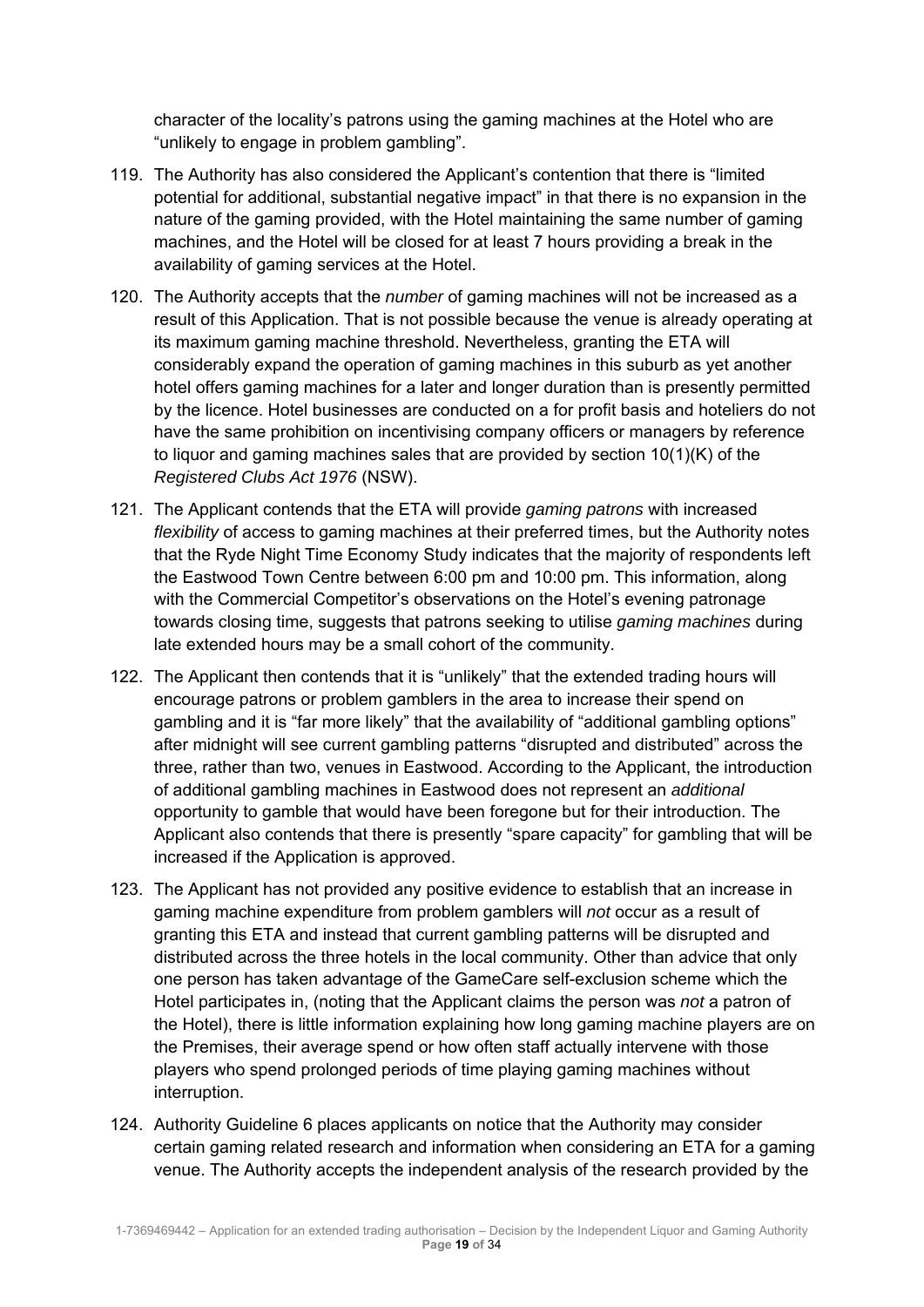Productivity Commission ("Commission"), expressed at Chapter 14 of The Australian Government Productivity Commission Inquiry Report, *Gambling,* No. 50, 26 February 2010 ("PC Report") where the Commission examined the available empirical evidence on gaming machine shut down periods across several Australian jurisdictions and found that existing shut down periods in hotels and clubs were too brief and mostly occur at the wrong times of day. The Commission recommended requiring a more extended shut down for all hotels and clubs that commences "before 2 am" and that is of "at least six hours" duration. This would better target problem gamblers without unduly restricting non-problem gamblers.

- 125. The Commission notes in the Overview and Chapter 14 of the PC Report evidence that higher risk gamblers present a much greater share of those people playing at night, and at that time gamblers are more likely to be playing under the influence of alcohol, thus reducing the capacity for informed consent on a potentially very costly activity where impulsivity and faulty cognitions are already widespread.
- 126. The Applicant contends that any negative impacts associated with gambling at this venue will already have been "offset" by a \$200,000 monetary donation made by the Hotel to the Eastwood St Vincent de Paul Society for the first tranche of ten gaming machines. This requirement is recorded as Condition 61010 of the Hotel's Liquor Licence. The Authority notes that \$150,000 of this donation has been paid by the Hotel, with the remaining \$50,000 scheduled for payment in December 2019.
- 127. The Authority acknowledges this monetary donation provided by the Hotel and the positive impact this has upon the local community. However, this proposal was made in order to obtain an increase in the gaming machine threshold of the Premises pursuant to section 34 of the GM Act, at a time when the Hotel was only trading during standard trading hours. The Authority does not accept that this financial commitment negates the now proposed expansion of late-night gaming machine hours should the ETA be granted.
- 128. The Applicant further contends that given the "locality's lack of indicia commonly linked to problem gambling", there is nothing to suggest that extended trading hours will result in "unacceptable" increases in social impact resulting from gaming. The Authority reiterates the high numbers of readily accessible hotel gaming machines in close proximity to each other and the Commission's analysis that longer gaming machine closure times are a preferable harm minimisation measure.
- 129. The existing local club and hotel venues in Eastwood call into question whether granting this ETA would serve the *responsible* development of this related industry in the local community.
- 130. The Authority has taken into account the fact that the broader community of Ryde is an SA2 Band 1 area under the GM Act, but that does not overcome its concern about whether extending the trading hours of the machines at this venue would be consistent with the responsible development of the local gaming machines industry. The type, location and gaming machine holdings of local venues indicates otherwise.
- 131. The Authority finds that refusing the ETA will better conform with the *responsible* development of this related industry for the purposes of section 3(1)(c) of the Act in respect of the local community.

## *Additional measures*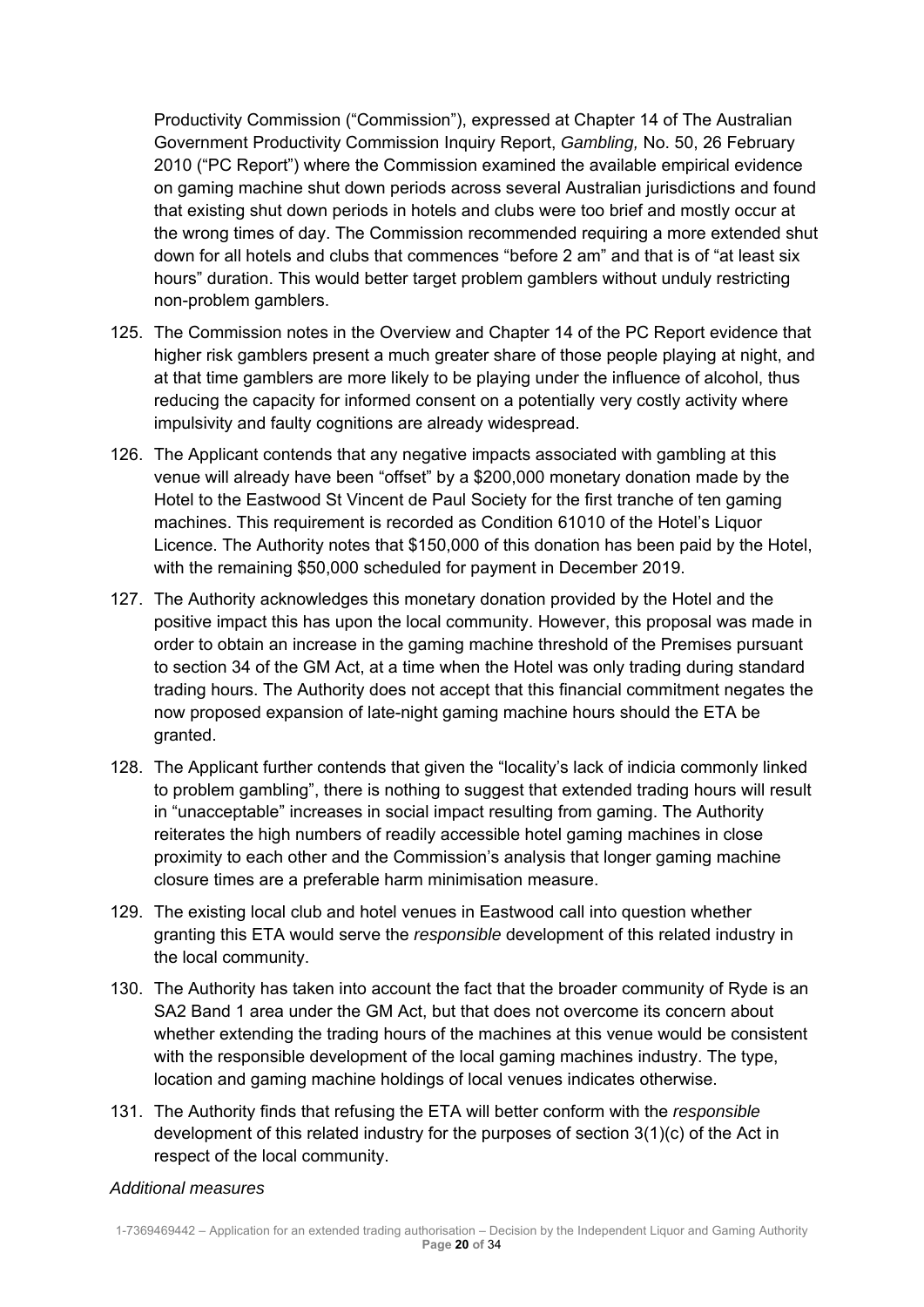132. The Authority has also considered the measures set out in the Plan of Management and Gaming Machine Plan of Management dated August 2019. The gaming machine plan addresses *inter alia* signage and advertising; the handling of promotional prizes, rewards schemes, cash and winnings; design and use of hotel gaming rooms and related facilities; self-exclusion schemes; gambling held and local face-to-face counselling services; responsible conduct of gambling; and the regulation of gaming machines. Most of these matters reflect minimum legislative requirements. That is, these are not measures that go significantly beyond minimum legal requirements to further reduce the scope for the gaming room to exact adverse social impacts during the hours proposed.

#### Overall social impact

- 133. Having considered the positive and negative impacts that are likely to flow from granting the ETA, the Authority is *not satisfied*, for the purposes of section 48(5) of the Act, that the overall social impact of granting extended trading would not be detrimental to the well-being of the local community.
- 134. The Application is refused pursuant to section 49(2) of the Act.

Philip Crawford **Chairperson** 

#### **Important Information:**

In accordance with section 13A of the *Gaming and Liquor Administration Act 2007* (NSW) a relevant person (the applicant or a person who was required to be notified of the prescribed application and who made a submission to the Authority or the Secretary in respect of the prescribed application) who is aggrieved by this decision may apply to the New South Wales Civil and Administrative Tribunal ("NCAT") for an administrative review under the *Administrative Decisions Review Act 1997* (NSW)*.* 

An application to NCAT must be made within 28 days of notice of this decision being published on the liquor and gaming website https://www.liquorandgaming.nsw.gov.au/independent-liquor-and-gamingauthority/ilga-and-l-and-gnsw-decisions and be accompanied by the fee prescribed by the regulations.

For more information please contact the NCAT Registry at Level 10 John Maddison Tower, 86-90 Goulburn Street Sydney. The NCAT website is at http://www.ncat.nsw.gov.au/.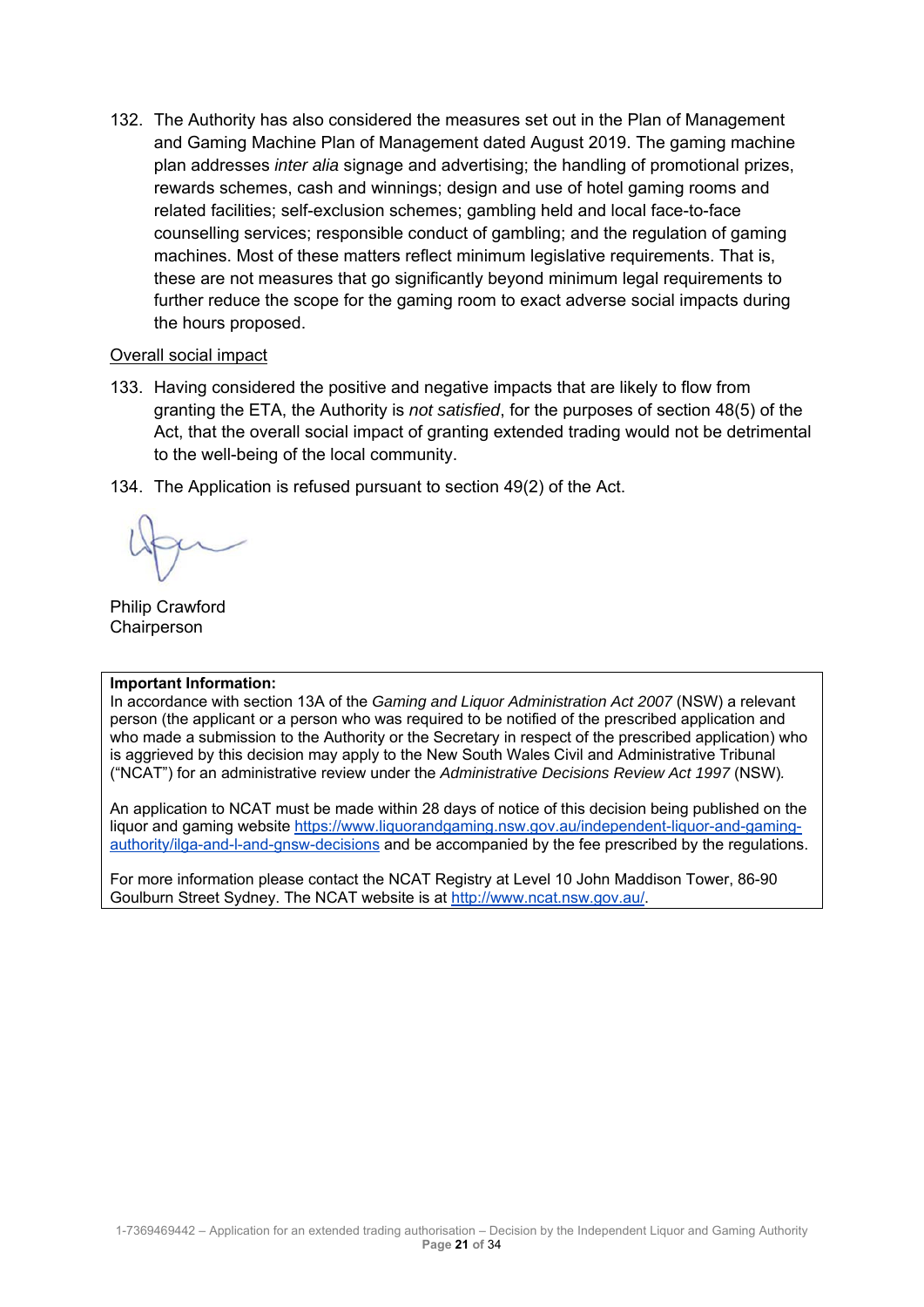# **Schedule 1**

#### **Material before the Authority**

- 1. Application Form ("Application") for an extended trading authorisation ("ETA") in relation to Moko – Heather's Kitchen and Category B Community Impact Statement ("CIS") both signed by the licensee Mr Paul Dirou ("Applicant") and dated 24 May 2019. The Application and CIS were sent via a letter dated 23 May 2019 and were lodged with Liquor and Gaming New South Wales ("LGNSW") on 25 June 2019 and were accompanied by the following material:
	- (a) The public consultation site notice, police notice and local consent authority notice.
	- (b) A seven-page document prepared by Design Collaborative Pty Limited ("Design Collaborative") on behalf of the Applicant dated 23 May 2019 providing additional information on the CIS by addressing the submission from Northern Sydney Local Health District ("NSW Health").
	- (c) A map depicting the 130 metres in which notification of the Application was distributed.
	- (d) A nine-page document prepared by Design Collaborative on behalf of the Applicant dated 23 May 2019 providing additional information on the CIS by addressing the requirement of clause 28 of the *Liquor Regulation 2018* (NSW).
	- (e) Submission letter from Senior Constable Meegan Perigo, Licensing Officer or Ryde Police Area Command of New South Wales ("NSW") Police ("Police") dated 5 October 2018 advising that the premises does not have a current occupancy certificate, that internal changes made to the premises have not been approved by council and that Police will not comment until these issues have been resolved.
	- (f) Submission letter from NSW Health dated 12 October 2018 outlining concerns that Health has with the proposed ETA.
	- (g) Submission letter from NSW Roads and Maritime Services dated 15 October 2018 providing alcohol related road crash data and making recommendations.
	- (h) Email submission from Aboriginal Affairs dated 10 October 2018 advising no objection provided the NSW Aboriginal Land Council and the Local Aboriginal Land Council have been notified.
	- (i) Submission letter from Family and Community Services ("FACS") dated 8 October 2018 advising that FACS do not have a response and will not be providing input.
	- (j) Email submission from Ms Lau (address not specified) dated 6 October 2018 opposing the Application.
	- (k) Email from Design Collaborative on behalf of the Applicant dated 12 October 2018 attaching a three-page letter of the same date responding to Ms Lau.
	- (l) The Independent Liquor and Gaming Authority ("Authority") Guideline 6.
	- (m) Notice of intention to apply for liquor licence or a licence authorisation dated 2 October 2018.
	- (n) *Liquor Promotion Guidelines* principles 5, 6 and 7.
	- (o) Modification MOD2018/0181 approved by City of Ryde on 17 April 2019 to be read in conjunction with development consent LDA2014/365 approved by the Land and Environment Court on 1 June 2015. The development consent material includes a copy of the Environmental Noise Assessment Report 5449-3.1R issued by Day Design Pty Ltd on 27 June 2018 and a copy of the Pre Final Inspection Certificate dated 31 October 2018 and Interim Occupation Certificate BR17319 issued by Peter J Boyce & Associates on 1 November 2018.
	- (p) OneGov licence record for Moko Heather's Kitchen as at 15 October 2018.
	- (q) *Noise Management Policy.*
	- (r) Example late night food menu.
	- (s) Letters from Design Collaborative dated 2 October 2018 to relevant stakeholders notifying them of the proposed Application as part of the CIS consultation.
	- (t) Letters from Design Collaborative dated 24 May 2019 to relevant stakeholders notifying them that the ETA Application has been lodged with the Authority.
	- (u) Plan/diagram of the premises held on the LGNSW file.
	- (v) Australian Securities and Investments Commission search for the organisation BBDHM Investments Pty Limited, held on the LGNSW file.
	- (w) Plan of Management dated March 2019, held on the LGNSW file.
- 2. Submission letter from NSW Health dated 25 July 2019 objecting to the Application.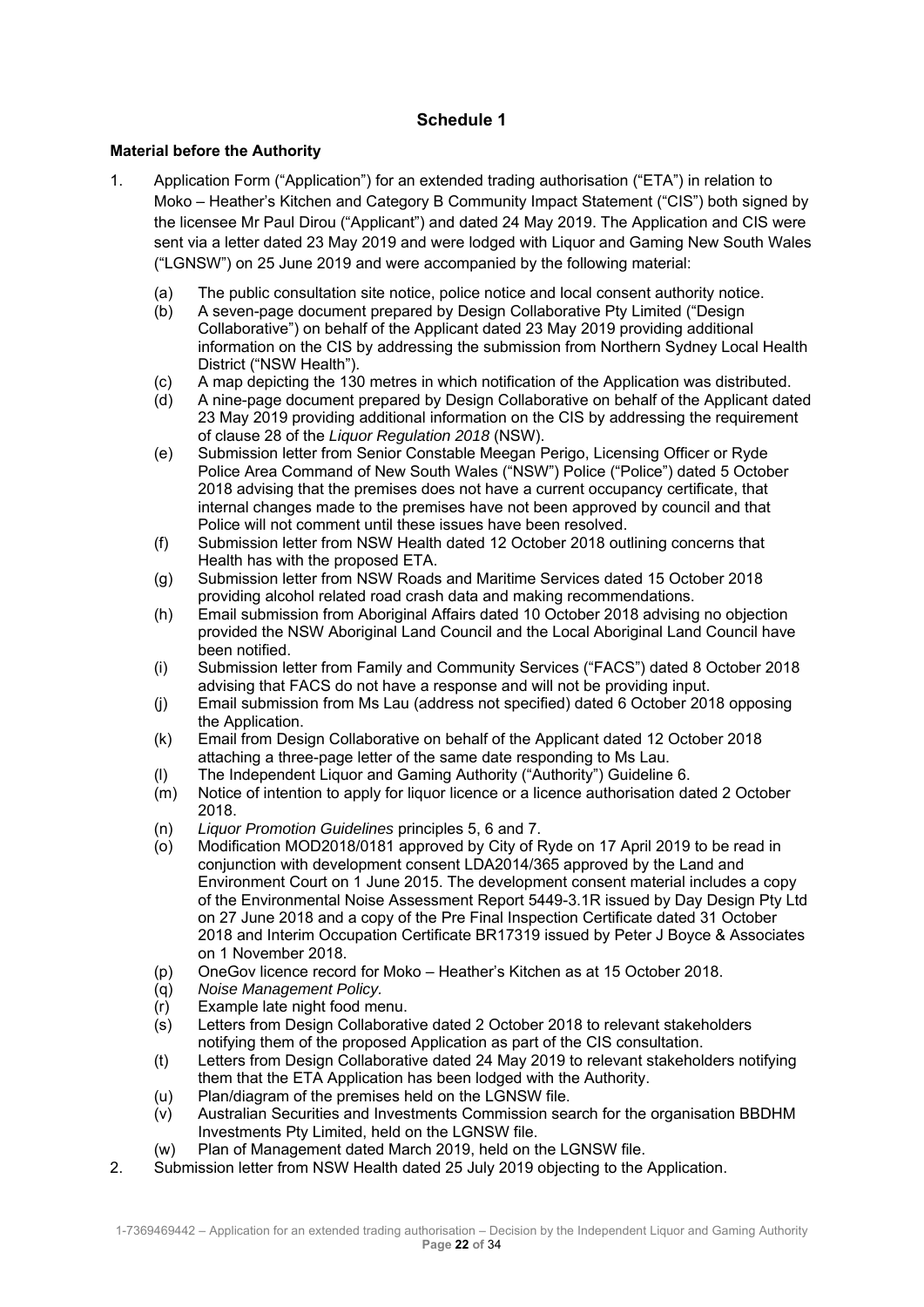- 3. Email from AMW Lawyers dated 26 July 2019 attaching a six-page submission letter of the same date raising concerns with the Application on behalf of a commercial objector, Redcape Hotel Group Pty Ltd (who have interests in the two other hotels operating in Eastwood - Eastwood Hotel and The Landmark) ("Commercial Objector").
- 4. Email from AMW Lawyers dated 26 July 2019 attaching a submission (in the form of the official LGNSW submission form and an annexure) from Mr McGurk (who is connected with The Landmark and Eastwood Hotel) raising similar concerns as set out in the submission from the Commercial Objector noted above.
- 5. Submission letter from Police dated 1 August 2019 advising that Police do not object but request the Plan of Management licence condition be amended.
- 6. Email submission from the Compliance Operations Unit of LGNSW dated 1 August 2019 providing details of the compliance history of the hotel.
- 7. Five-page letter from Design Collaborative on behalf of the Applicant dated 16 August 2019 (sent via email dated 17 August 2019) providing a response to the submission from the Commercial Objector and attaching the following documents:
	- (a) Profit and loss statement for the hotel for the year ended 30 June 2018.
	- (b) Menu for the hotel.
- 8. Five-page letter from Design Collaborative on behalf of the Applicant dated 16 August 2019 (sent via email dated 17 August 2019) responding to the NSW Health submission.
- 9. Ten-page letter from Design Collaborative on behalf of the Applicant dated 16 August 2019 providing additional information on the ETA as a result of the updated Guideline 6 dated 5 August 2019. The following document accompanied this letter:
	- (c) Gaming Machine Plan of Management dated August 2019.
	- (d) Advanced licensee interim certificate 10001266179 issued to Mr Dirou on 26 July 2019.
	- (e) Certificate of advertising signed by Jethro Chi Fung Yuen dated 3 July 2019.
	- (f) Revised Plan of Management dated August 2019.
	- (g) Plan/diagram of the premises highlighting the licensed area in blue, the area covered by the existing minors area authorisation in red and the area to be covered by the ETA in orange.
	- (h) Results from patron surveys conducted in the hotel gaming room after 10:00 pm on the 5, 6, 8, 9, 10 and 11 July 2019.
- 10. NSW Healthstats data on alcohol attributable deaths in Ryde City Local Government Area ("Ryde LGA") (between 2001 and 2016) and alcohol attributable hospitalisations in Ryde LGA (between 2001 and 2018), sourced by licensing staff on 19 August 2019.
- 11. LGNSW Licence Details Report for the hotel from 1 July 2008 to 19 August 2019, sourced by licensing staff on 19 August 2019.
- 12. Email from Design Collaborative dated 20 August 2019 providing a response to the submission from Police.
- 13. Licence density calculated by licensing staff using 2016 Australian Bureau of Statistics ("ABS") population and LGNSW licensed premises information as at 20 August 2019.
- 14. LGNSW List of Licensed Premises in Eastwood as at 20 August 2019.
- 15. Google geographical maps and street view image of the premises, sourced by licensing staff on 20 August 2019.
- 16. ABS Socio-Economic Indexes For Areas data based on the 2016 Census for Eastwood and the Ryde LGA, sourced by licensing staff on 20 August 2019.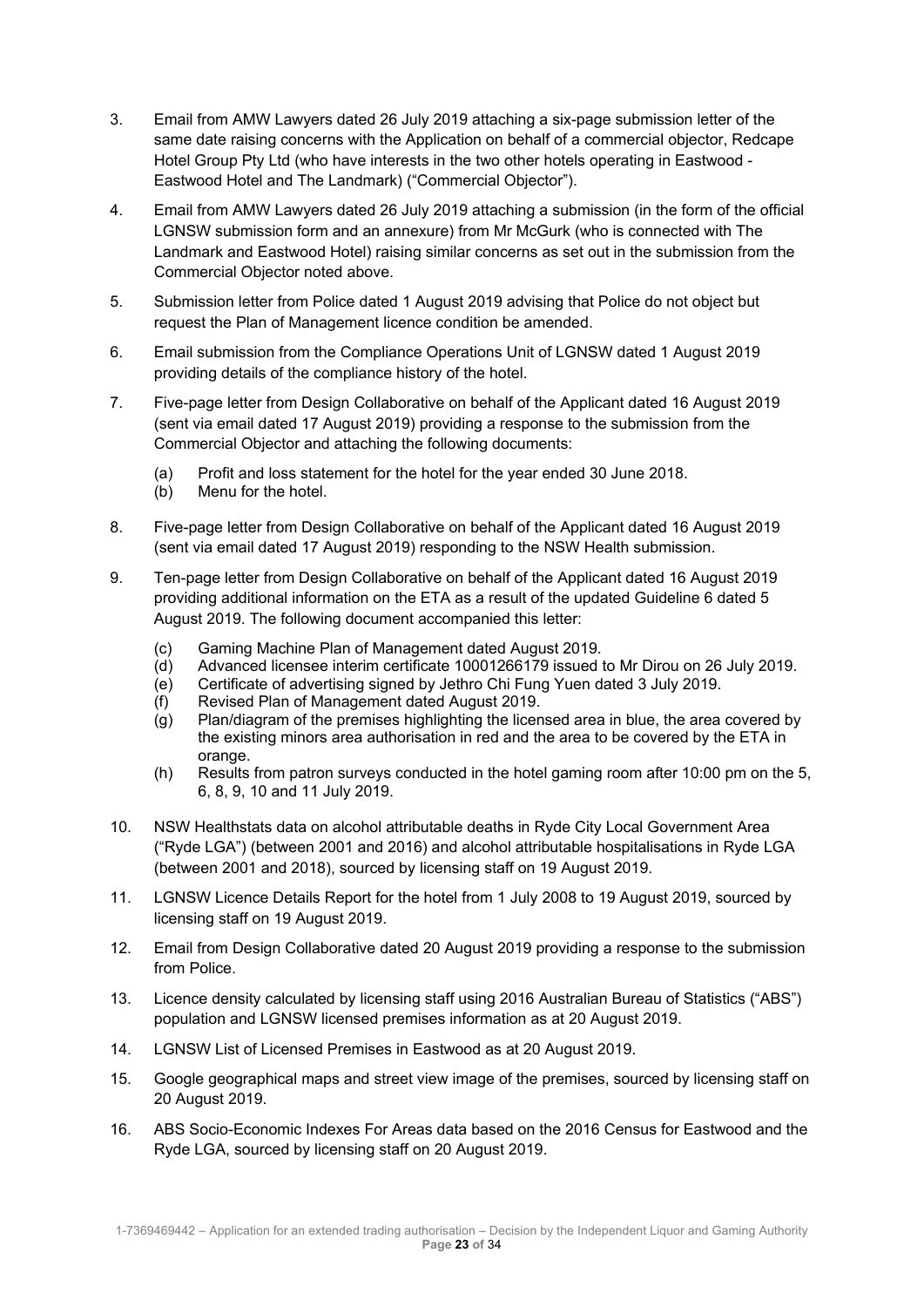- 17. Bureau of Crime Statistics and Research ("BOCSAR") Crime data sourced by licensing staff on 20 August 2019, regarding:
	- (a) Hotspot maps for the suburb from April 2018 to March 2019 for alcohol related assault, domestic assault, non-domestic assault and malicious damage to property.
	- (b) Count and rate per 100,000 persons for alcohol related domestic assault, alcohol related non-domestic assault, malicious damage to property and alcohol related disorderly conduct (offensive conduct) for NSW, Eastwood and the Ryde LGA between April 2017 to March 2019.
	- (c) Number and proportion of selected offences flagged as alcohol related by NSW Police for the Ryde LGA and NSW from 2018.
	- (d) Number of alcohol related incidents by offence type, day of week and time of day for NSW, Eastwood and the Ryde LGA for April 2018 to March 2019.
- 18. Email from Design Collaborative dated 29 August 2019 in response to an email from licensing staff of the same date asking the Applicant to respond to points raised by the Commercial Objector.
- 19. Additional material sourced by licensing staff:
	- (a) OneGov licence record for the hotel as at 20 August 2019.
	- (b) Material held by LGNSW relating to an application that was granted in 2017 increasing the gaming machine threshold at the hotel and an application in 2019 to amend a condition imposed as a result of that 2017 threshold application.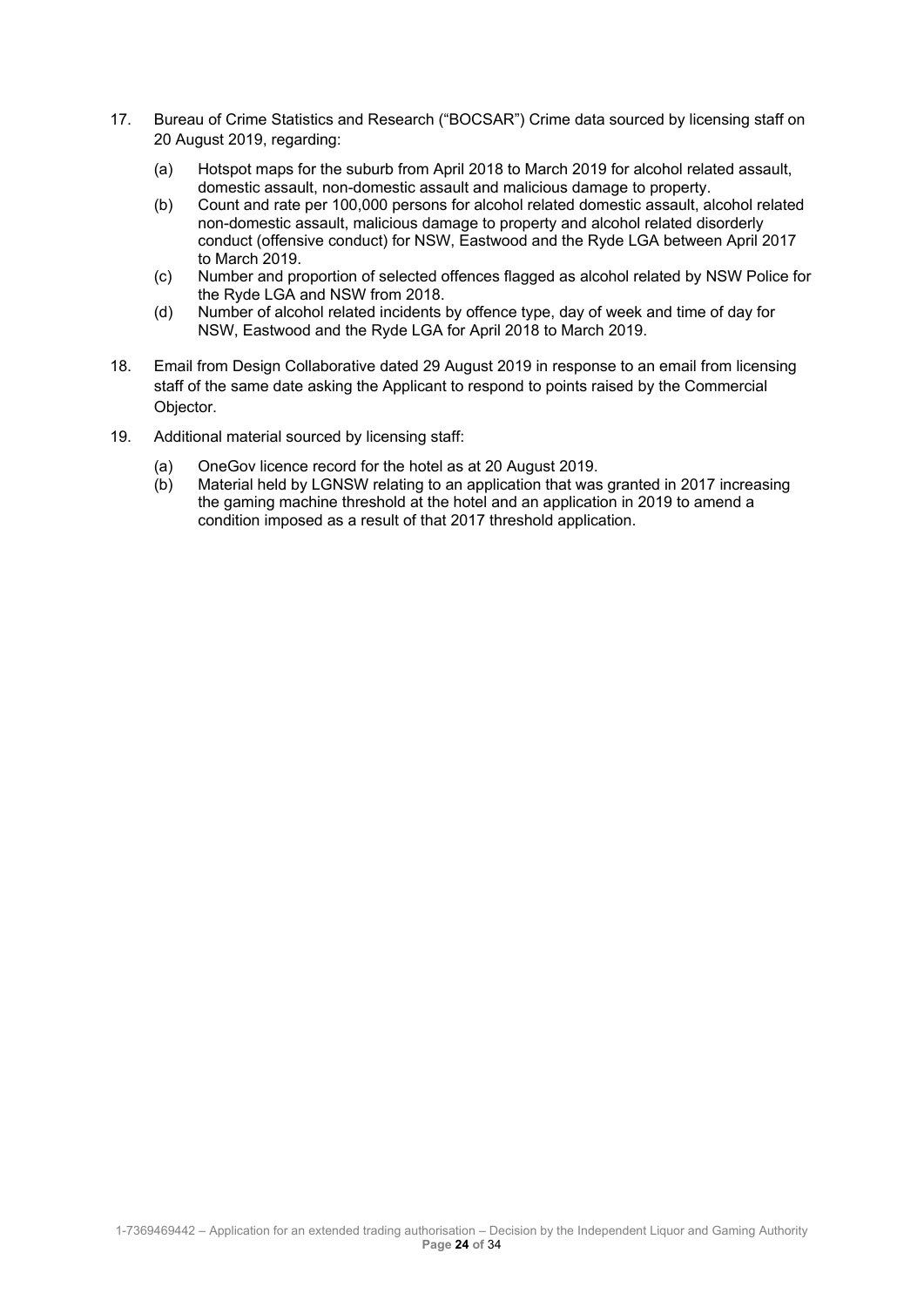# **Schedule 2**

## **Relevant extracts from the** *Liquor Act 2007* **(NSW)**

# **3 Objects of Act**

- (1) The objects of this Act are as follows:
	- (a) to regulate and control the sale, supply and consumption of liquor in a way that is consistent with the expectations, needs and aspirations of the community,
	- (b) to facilitate the balanced development, in the public interest, of the liquor industry, through a flexible and practical regulatory system with minimal formality and technicality,
	- (c) to contribute to the responsible development of related industries such as the live music, entertainment, tourism and hospitality industries.
- (2) In order to secure the objects of this Act, each person who exercises functions under this Act (including a licensee) is required to have due regard to the following:
	- (a) the need to minimise harm associated with misuse and abuse of liquor (including harm arising from violence and other anti-social behaviour),
	- (b) the need to encourage responsible attitudes and practices towards the promotion, sale, supply, service and consumption of liquor.
	- (c) the need to ensure that the sale, supply and consumption of liquor contributes to, and does not detract from, the amenity of community life.

# **11A Special licence condition—6-hour closure period for licensed premises**

- (1) This section applies in relation to:
	- (a) any licence granted on or after 30 October 2008, and
	- (b) any licence in force before that date, but only if an extended trading authorisation granted on or after that date is in force in relation to the licensed premises concerned.
- (2) A licence to which this section applies is subject to the condition that liquor must not be sold by retail on the licensed premises for a continuous period of 6 hours (as determined in accordance with this section) during each consecutive period of 24 hours (*the 6-hour closure period*).
- (3) Except as provided by subsection (4), the 6-hour closure period for any particular licensed premises is the period that is approved for the time being by the Authority.
- (4) In the case of a licence:
	- (a) granted on or after 30 October 2008 but before the date on which this section (as inserted by the *Liquor Legislation Amendment Act 2008*) commenced, or
	- (b) granted by the Local Court (as provided by clause 25 of Schedule 1) at any time after the date on which this section commenced,

the 6-hour closure period for the licensed premises is, subject to subsection (5), the period from 4 am to 10 am.

- (5) The Authority may at any time, on application by the licensee or by the Secretary or the Commissioner of Police, or on its own initiative, approve of licensed premises having a different 6-hour closure period than:
	- (a) the period as last approved by the Authority, or
	- (b) the period specified in subsection (4).
- (6) Any such application by the licensee must be accompanied by the fee prescribed by the regulations.
- (7) To avoid doubt, during the 6-hour closure period for any licensed premises:
	- (a) the licensed premises are not authorised to stay open for the retail sale of liquor on the premises, and
	- (b) the licensee is not authorised to sell liquor by retail for consumption away from the licensed premises.
- (8) This section has effect despite any other provision of this Act (in particular, those provisions relating to the standard trading period for licensed premises).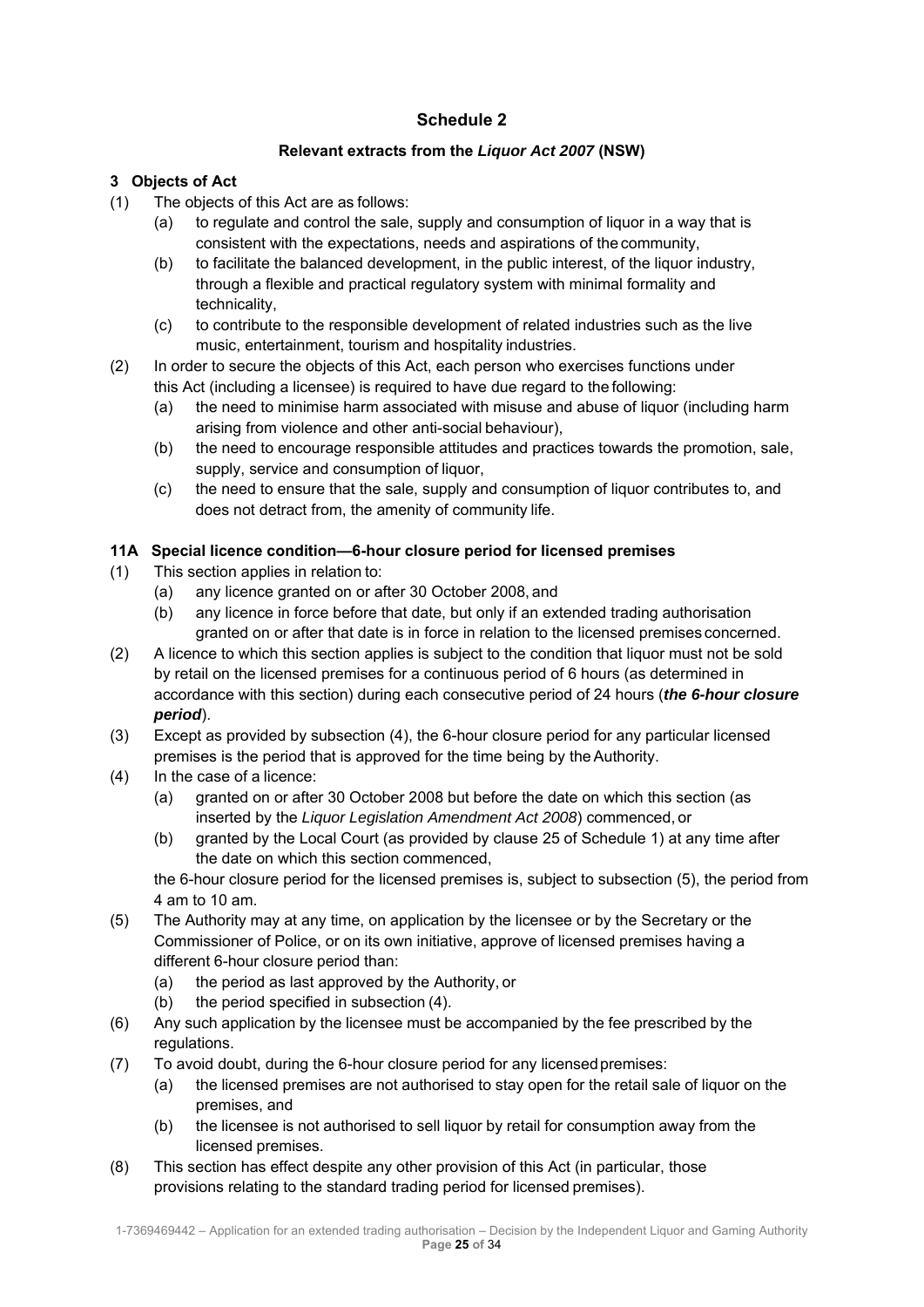- (9) This section does not, however, apply to the sale or supply of liquor to a resident of licensed premises if the liquor is sold or supplied for consumption in the room in which the resident is residing or staying.
- (10) The regulations may also create exceptions to this section.

# **12 Standard trading period for certain licensed premises**

- (1) For the purposes of this Act, the *standard trading period* means:
	- (a) for any day of the week other than a Sunday:
		- (i) the period from 5 am to midnight, or
		- (ii) if the regulations prescribe a shorter period—the period as so prescribed, and
		- (b) for a Sunday:
			- (i) the period from 10 am to 10 pm, or
			- (ii) if the regulations prescribe a shorter period—the period as so prescribed.
- (1A) Despite subsection (1), the *standard trading period* for a small bar is the period from noon to midnight on any day of the week.
	- **Note**. Small bars are subject to the 6-hour closure period under section 11A.
- (1B) Despite subsection (1) (a), the *standard trading period* for premises to which this subsection applies ends at 10 pm.
- (1C) Subsection (1B) applies to the following premises or part of premises:
	- (a) if the primary purpose of the business carried on on licensed premises to which a packaged liquor licence relates is the sale or supply of liquor for consumption away from the licensed premises—the licensed premises,
	- (b) if the primary purpose of the business carried on on licensed premises to which a packaged liquor licence relates is not the sale or supply of liquor for consumption away from the licensed premises—the part of the premises that is a liquor sales area (within the meaning of section 30) of the licensed premises,
	- (c) if a hotel licence, club licence, on-premises licence or producer/wholesaler licence authorises the licensee to sell liquor for consumption away from the licensed premises any part of the licensed premises to the extent that it is used for that purpose.
- (2) Any regulation that prescribes a shorter period for the purposes of subsection (1) may:
	- (a) apply to a specified class of licensed premises, and
	- (b) apply in relation to a specified day or days, and
	- (c) in the case of licensed premises on which liquor may be sold or supplied for consumption on the premises as well as for consumption away from the premises specify different periods for the sale or supply of liquor for consumption on the premises and for the sale or supply of liquor for consumption away from the premises.
- (3) Without limiting subsection (2) (a), a class of licensed premises may be specified by reference to licensed premises that are located in a particular area (however described).

## **14 Authorisation conferred by hotel licence**

(1) A hotel licence authorises the licensee to sell liquor by retail on the licensed premises for consumption on or away from the licensed premises.

## (2) **Trading hours for consumption on premises**

The times when liquor may be sold for consumption on the licensed premises are as follows:

- (a) during the standard trading period or at such other times as may be authorised by an extended trading authorisation,
- (b) on 31 December in any year (but without limiting the operation of any extended trading authorisation)—from the start of the standard trading period for that day until 2 am on the next succeeding day,
- (c) at any time on any day (including a restricted trading day) to a resident of the licensed premises or to a guest of such a resident while the guest is in the resident's company.

## (3) **Restricted trading days**

Despite subsection (2) (a), the times when liquor may be sold for consumption on the licensed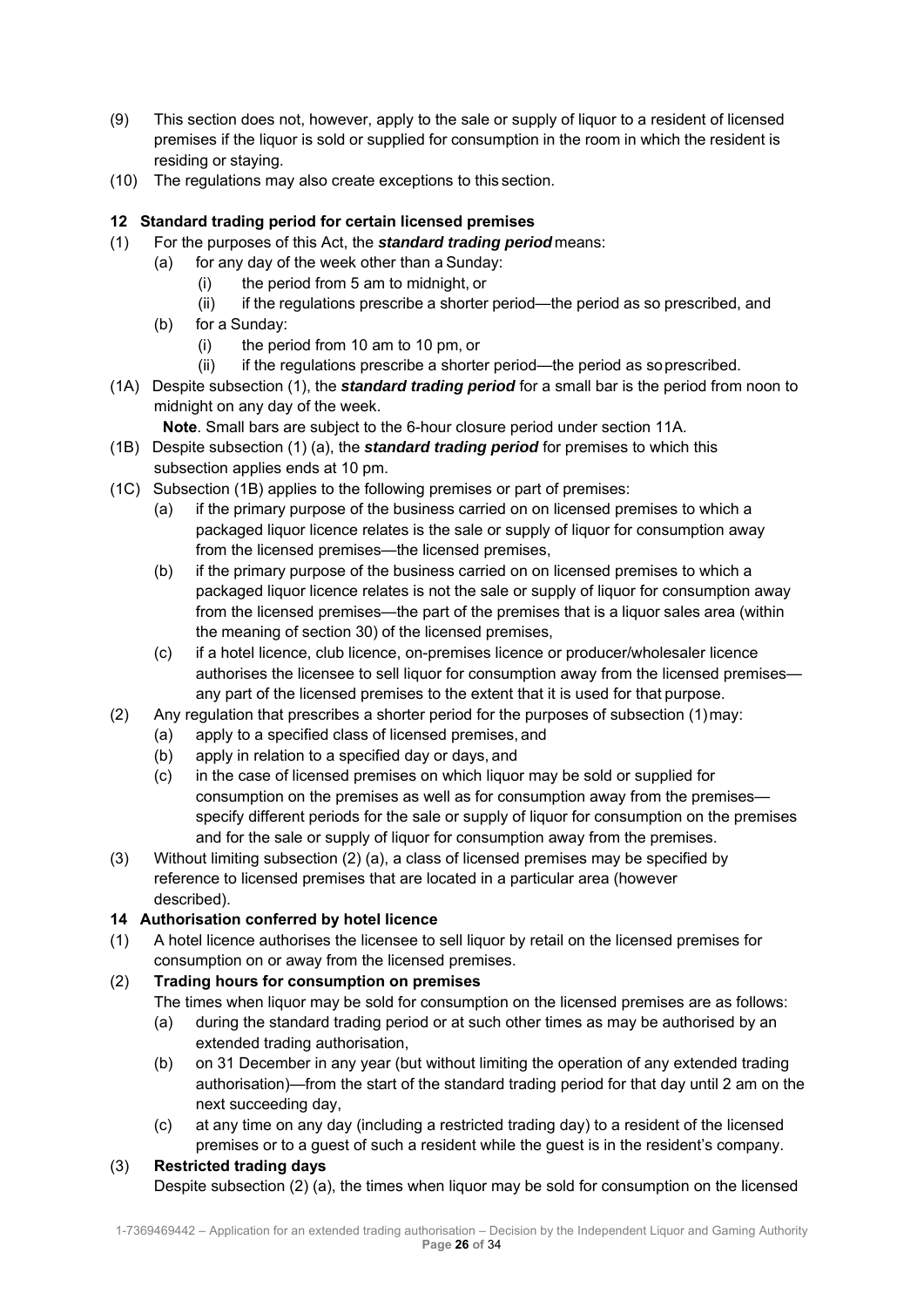premises on a restricted trading day are as follows:

- (a) between midnight and 5 am on that day (but only if authorised by an extended trading authorisation),
- (b) between noon and 10 pm on that day.
- (3A) In the case of Christmas Day, liquor must not be sold for consumption on the licensed premises between noon and 10 pm unless it is sold with or ancillary to a meal served in a dining area on the licensed premises.

## (4) **Trading hours for consumption away from premises**

Liquor may be sold for consumption away from the licensed premises during the standard trading period or at such other times as may be authorised by an extended trading authorisation.

(4A) An extended trading authorisation must not authorise the sale after 10 pm on any day of liquor for consumption away from the licensed premises.

#### (5) **No take-away sales on restricted trading days**

However, the sale of liquor for consumption away from the licensed premises is not authorised on a restricted trading day.

#### (6) **Functions on other premises**

A hotel licence also authorises the licensee to sell liquor by retail for the purposes of a function to be held on such other premises as the Authority may, on application by the licensee, authorise, but only for consumption on those premises and at such times as may be specified by the Authority in the licence.

**Note.** Section 51 applies to an authorisation referred to in this subsection.

#### **15 Hotel licence—general provisions**

- (1) The following provisions apply in relation to a hotel licence (*the hotel primary purpose test*):
	- (a) except as provided by section 15A, the primary purpose of the business carried out on the licensed premises must at all times be the sale of liquor by retail,
	- (b) the keeping or operation of gaming machines (as authorised under the *Gaming Machines Act 2001*) on the licensed premises must not detract unduly from the character of the hotel or from the enjoyment of persons using the hotel otherwise than for the purposes of gambling.
- (2) The authorisation conferred by a hotel licence does not apply unless the hotel primary purpose test is complied with in relation to the licensed premises.
- (3) Any premises (other than the actual hotel) that are authorised by the Authority for the sale of liquor under a hotel licence are, for the purposes of this Act, taken to be part of the licensed premises to which the licence relates.

## **15A Cessation of liquor sales during trading hours**

## (1) **Extended trading periods**

A hotelier may, at any time during the period that an extended trading authorisation is in force in relation to the licensed premises:

- (a) cease to sell or supply liquor on the licensed premises, and
- (b) continue to provide, or make available, other services and facilities on the licensed premises (such as food and non-alcoholic beverages, entertainment and the use of the premises for conferences or meetings and for gambling activities that are otherwise permitted on the premises).

# (2) **Authority may approve of cessation of liquor sales during standard trading period**

- A hotelier may, at any time during the standard trading period:
- (a) cease to sell or supply liquor on the licensed premises, and
- (b) continue to provide, or make available, other services and facilities on the licensed premises (such as food and non-alcoholic beverages, entertainment and the use of the premises for conferences or meetings and for gambling activities that are otherwise permitted on the premises),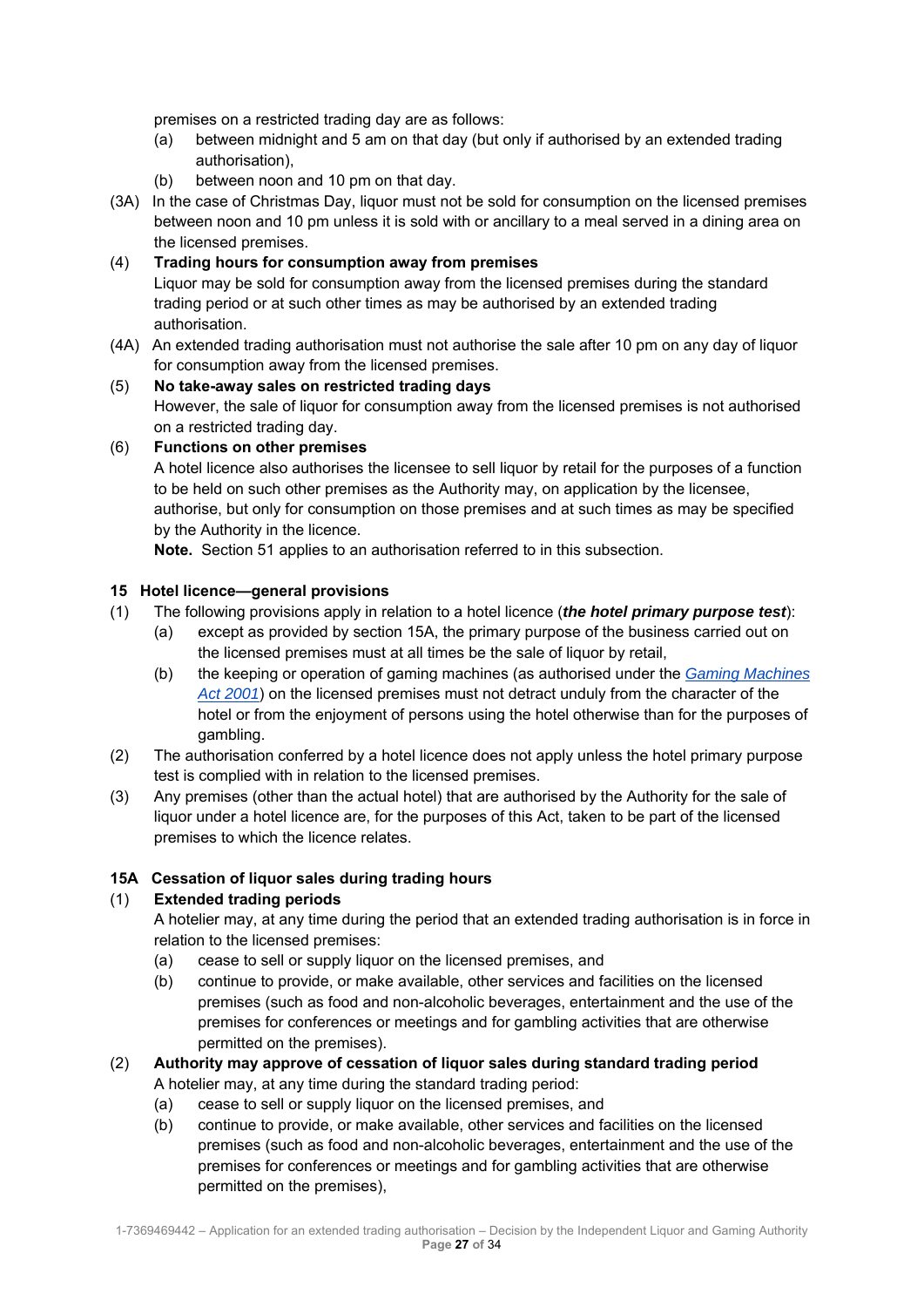but only with the approval of the Authority.

- (3) An application for the approval of the Authority under subsection (2) may be made by the hotelier concerned. Any such application must be accompanied by the fee prescribed by the regulations.
- (4) The Authority may give its approval only if it is satisfied that:
	- (a) the operation of gaming machines on the licensed premises during the period to which the approval relates will not detract unduly from the character of the hotel, and
	- (b) gambling activities on the licensed premises will be conducted in a responsible manner.
- (5) **Cessation of liquor sales during standard trading period without gambling activities** A hotelier may, at any time during the standard trading period:
	- (a) cease to sell or supply liquor on the licensed premises, and
	- (b) continue to provide, or make available, other services and facilities on the licensed premises (such as food and non-alcoholic beverages, entertainment and the use of the premises for conferences or meetings).

However, it is a condition of the licence that the licensed premises must not be used for the purposes of any gambling activities during any such time that liquor is not being sold or supplied unless an approval is in force under subsection (2) in relation to the licensed premises.

#### **16 Hotel licence may be designated as a general bar licence**

- (1) The Authority may, in granting a hotel licence, designate the licence as a general bar licence and specify in the licence that it is a general bar licence.
- (2) The designation of a hotel licence as a general bar licence cannot be changed.
- (3) It is not lawful to keep or operate gaming machines on the premises to which a general bar licence relates. Accordingly, the keeping or operation of gaming machines on any such premises cannot be authorised under the *Gaming Machines Act 2001*.
- (4) Despite section 14, a general bar licence does not authorise the sale or supply of liquor for consumption away from the licensed premises at any time.

#### **17 Hotel licence—miscellaneous conditions**

## (1) **Cash advances prohibited**

A hotelier must not:

- (a) provide a cash advance in the hotel, or
- (b) permit a cash advance to be provided in the hotel on behalf of the hotelier,

except as a prize or bonus won as a direct or indirect consequence of participating in a form of gambling that may lawfully be conducted on the licensed premises.

## (2) **Hotels must be open to general public**

The business carried out under a hotel licence must not be, or include, a business that is limited to the sale or supply of liquor only:

- (a) to persons who have been invited to use or attend the hotel, or
- (b) to a particular class, or particular classes, of persons using or attending the hotel.
- (3) Subsection (2) is subject to such exceptions as may be approved by the Authority on a temporary basis in relation to any particular hotel or to such other exceptions as may be prescribed by the regulations. Also, subsection (2) does not apply to the extent that is necessary to comply with any other provision of this Act or with any other law.

#### (4) **Food must be made available**

Liquor may only be sold or supplied in a hotel if food of a nature consistent with the responsible sale, supply and service of alcohol is made available whenever liquor is sold or supplied on the premises for consumption on the premises. If any requirements are prescribed by the regulations in relation to the nature of any such food, those requirements must be complied with.

(5) **Prohibition on residents and employees drinking liquor in bar area outside trading hours** Liquor may not be sold or supplied to, or consumed by, a resident or an employee of the licensee in a bar area of the hotel except at the time when liquor is authorised to be sold or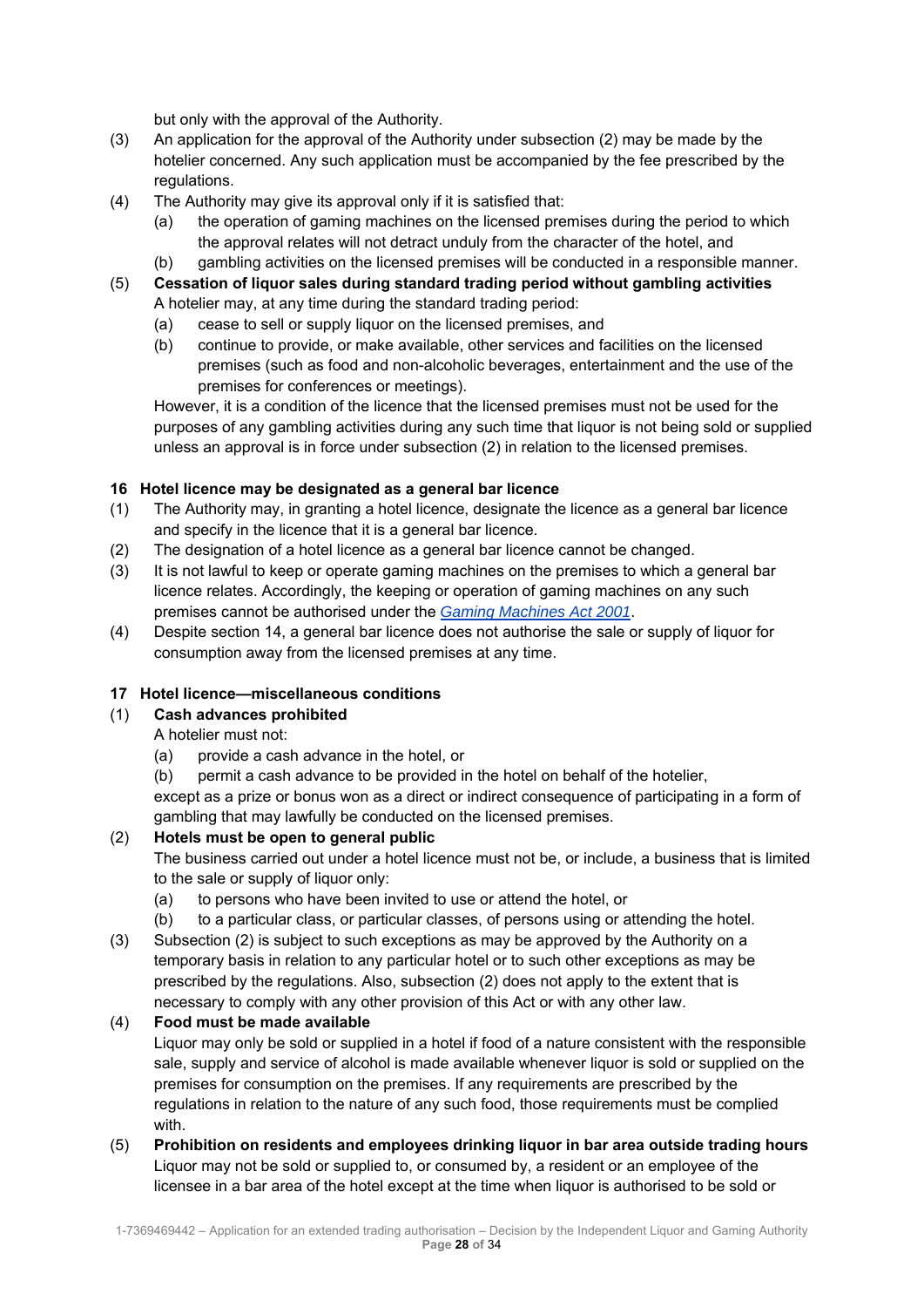supplied to other persons in that or any other bar area of the hotel. This subsection has effect despite any other provision of this Act, but is subject to subsection (6).

(6) The Authority may, on application by a hotelier, authorise the use of a bar area of the hotel for the sale, supply or consumption of liquor exclusively to, or by, residents at a time when liquor may not otherwise be sold or supplied in a bar area of the hotel. **Note.** Section 51 applies to an authorisation referred to in this subsection.

#### **40 Licence applications**

- (1) Licence applications are to be made to the Authority.
- (2) An application for a licence may be made by:
	- (a) an individual, or
	- (b) a corporation, or
	- (c) in the case of a club licence—a club (or a person on behalf of a club) that meets the requirements specified in section 10 (1) of the *Registered Clubs Act 1976.*
- (3) An application for a licence may not be made by:
	- (a) an individual who is under the age of 18 years, or
	- (b) a person who is disqualified from holding a licence or who holds a suspended licence, or
	- (c) an individual who is a controlled member of a declared organisation within the meaning of the *Crimes (Criminal Organisations Control) Act 2012*.

**Note.** Controlled members are prohibited from applying for licences—see section 27 of the *Crimes (Criminal Organisations Control) Act 2012*.

- (4) An application for a licence must:
	- (a) be in the form and manner approved by the Authority, and
	- (b) be accompanied by the fee prescribed by the regulations and such information and particulars as may be prescribed by the regulations, and
	- (c) be advertised in accordance with the regulations, and
	- (d) comply with such other requirements as may be approved by the Authority or prescribed by the regulations.

**Note.** See also section 48 which requires a community impact statement to be provided with certain licence applications.

(5) If, before an application for a licence is determined by the Authority, a change occurs in the information provided in, or in connection with, the application (including any information provided in accordance with this subsection), the applicant must immediately notify the Authority of the particulars of the change.

#### **45 Decision of Authority in relation to licence applications**

- (1) The Authority may, after considering an application for a licence and any submissions received by the Authority in relation to the application, grant the licence or refuse to grant the licence. The Authority may determine the application whether or not the Secretary has provided a report in relation to the application.
- (2) The Authority may, in such circumstances as the Authority considers appropriate, treat an application for a licence as having been withdrawn.
- (3) The Authority must not grant a licence unless the Authority is satisfied that:
	- (a) the applicant is a fit and proper person to carry on the business or activity to which the proposed licence relates, and
	- (b) practices will be in place at the licensed premises as soon as the licence is granted that ensure, as far as reasonably practicable, that liquor is sold, supplied or served responsibly on the premises and that all reasonable steps are taken to prevent intoxication on the premises, and that those practices will remain in place, and
	- (c) if development consent is required under the *Environmental Planning and Assessment Act 1979* (or approval under Part 3A or Part 5.1 of that Act is required) to use the premises for the purposes of the business or activity to which the proposed licence relates—that development consent or approval is in force.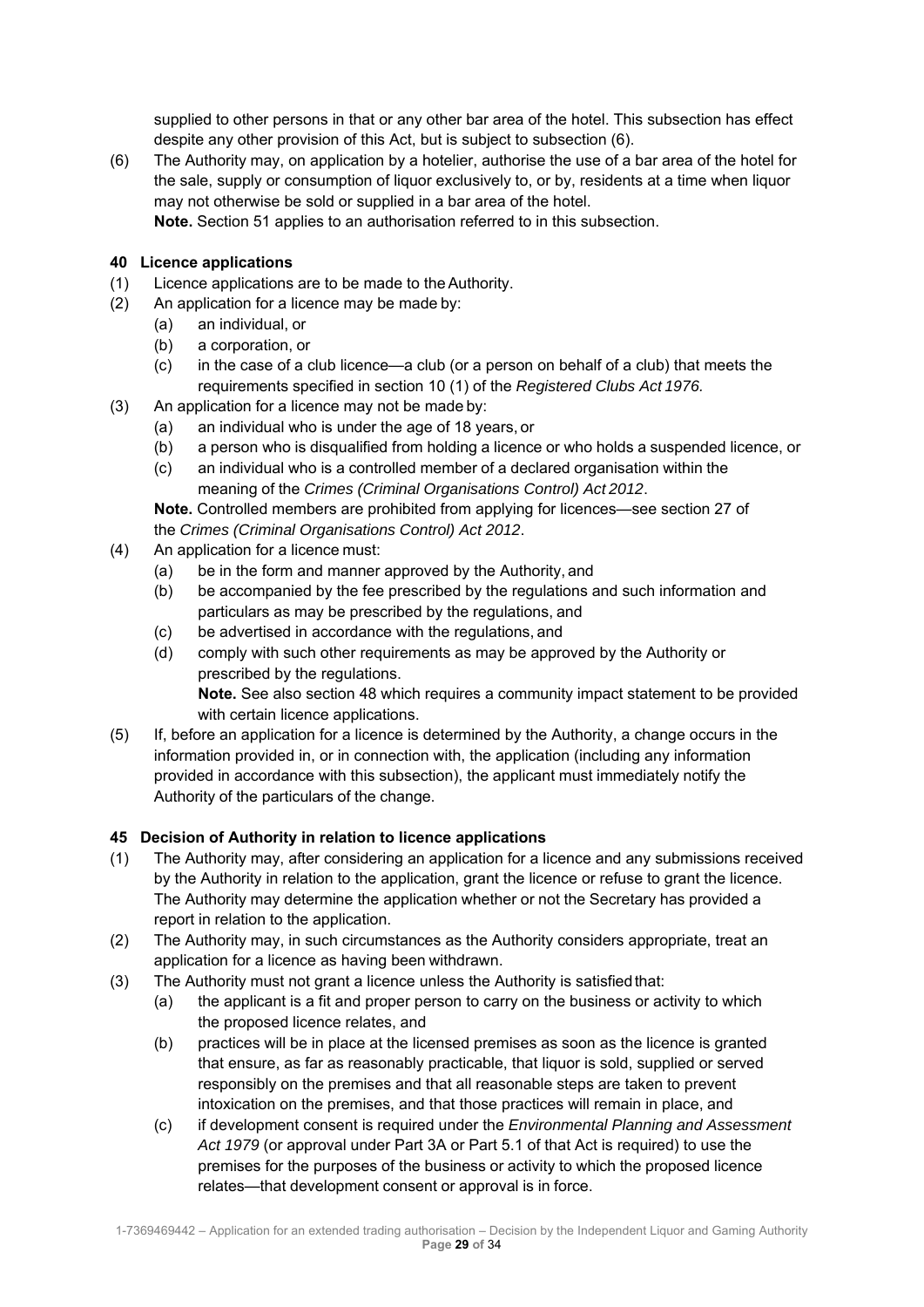**Note.** Section 48 also requires the Authority to be satisfied of certain other matters before granting a hotel, club or packaged liquor licence.

- (4) The regulations may also provide mandatory or discretionary grounds for refusing the granting of a licence.
- (5) Without limiting subsection (3) (a), a person is not a fit and proper person to carry on the business or activity to which a proposed licence relates if the Authority has reasonable grounds to believe from information provided by the Commissioner of Police in relation to the person:
	- (a) that the person:
		- (i) is a member of, or
		- (ii) is a close associate of, or
		- (iii) regularly associates with one or more members of, a declared organisation within the meaning of the *Crimes (Criminal Organisations Control) Act 2012*, and
	- (b) that the nature and circumstances of the person's relationship with the organisation or its members are such that it could reasonably be inferred that improper conduct that would further the criminal activities of the declared organisation is likely to occur if the person is granted a licence.
- (5A) Without limiting subsection (3) (a), in determining whether an applicant is a fit and proper person to carry on the business or activity to which the proposed licence relates, the Authority is to consider whether the applicant:
	- (a) is of good repute, having regard to character, honesty and integrity, and
	- (b) is competent to carry on that business or activity.
- (6) The Authority is not, under this or any other Act or law, required to give any reasons for not granting a licence because of subsection (5) to the extent that the giving of those reasons would disclose any criminal intelligence.

# **48 Community impact**

- (1) The object of this section is to facilitate the consideration by the Authority of the impact that the granting of certain licences, authorisations or approvals will have on the local community, in particular by providing a process in which the Authority is made aware of:
	- (a) the views of the local community, and
	- (b) the results of any discussions between the applicant and the local community about the issues and concerns that the local community may have in relation to the application.

# (2) In this section:

*relevant application* means any of the following:

- (a) an application for a hotel licence, club licence, small bar licence or packaged liquor licence,
- (b) an application under section 59 for approval to remove a hotel licence, club licence, small bar licence or packaged liquor licence to other premises,
- (c) an application for an extended trading authorisation in relation to a hotel licence, club licence, small bar licence or packaged liquor licence,
- (d) an application for an extended trading authorisation in relation to an on-premises licence (but only if the authorisation will result in trading at any time between midnight and 5 am),
- (e) an application for an extended trading authorisation in relation to a producer/wholesaler licence (but only if the authorisation will result in retail trading at any time between midnight and 5 am),
- (f) any particular application (or class of application) that is required by the Authority to be accompanied by a community impact statement,
- (g) any other application of a kind prescribed by the regulations or made in such circumstances as may be prescribed by the regulations,

but does not include any application for an extended trading authorisation in relation to a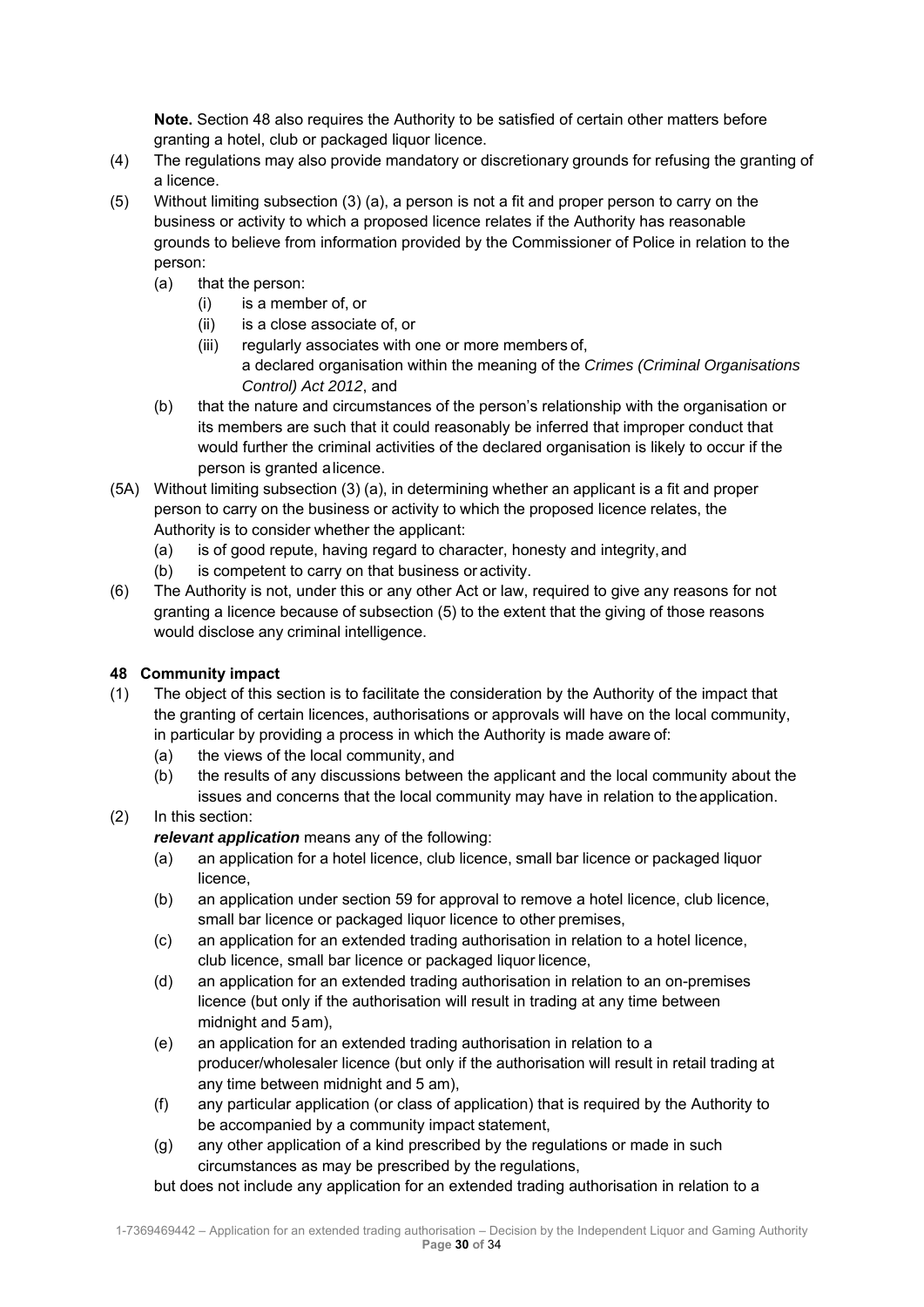special occasion (as referred to in section 49 (5) (b) or (5A) or 49A (3) (b)).

- (3) A relevant application must be accompanied by a community impact statement.
- (3A) However, a small bar application is not required to be accompanied by a community impact statement if:
	- (a) development consent is required under the *Environmental Planning and Assessment Act 1979* to use the premises to which the application relates as a small bar or to sell liquor during the times to which the application relates, and
	- (b) the local police and the Secretary are, no more than 2 working days after the application for the required development consent, or any variation to that application, is made, notified by the applicant of the making of the application for development consent or of the variation to that application.
- (3B) For the purposes of subsection (3A), a *small bar application* means any of the following:
	- (a) an application for a small bar licence,
	- (b) an application for approval to remove a small bar licence to other premises,
	- (c) an application for an extended trading authorisation for a small bar,
	- (d) an application to vary an extended trading authorisation for a small bar.
- (3C) An application (other than an application under clause 39 of Schedule 1) for a small bar licence is not, despite subsection (3), required to be accompanied by a community impact statement if:
	- (a) the application relates to the same premises as the premises to which a general bar licence relates, and
	- (b) development consent has been obtained under the *Environmental Planning and Assessment Act 1979* to sell liquor during the times to which the application relates and those times are specified in the development consent.
- (3D) Despite subsection (3), an application for a multi-occasion extended trading authorisation (as referred to in section 49B) is not required to be accompanied by a community impact statement if:
	- (a) an extended trading authorisation of the kind referred to in section 49 (5) (a) is in force in respect of the licensed premises concerned, or
	- (b) the application is made in respect of club premises that have unrestricted trading hours in accordance with clause 94 of Schedule 2 to the *Registered Clubs Act 1976*.
- (4) The community impact statement must:
	- (a) be prepared in accordance with the regulations and any requirements of the Authority, and
	- (b) be in the form approved by the Authority.
- (5) The Authority must not grant a licence, authorisation or approval to which a relevant application relates unless the Authority is satisfied, after having regard to:
	- (a) the community impact statement provided with the application, and
	- (b) any other matter the Authority is made aware of during the application process (such as by way of reports or submissions),

that the overall social impact of the licence, authorisation or approval being granted will not be detrimental to the well-being of the local or broader community.

- (6) The regulations may make provision for or with respect to the following:
	- (a) the requirements that must be satisfied in relation to the preparation of a community impact statement (including consultation requirements),
	- (b) the matters to be addressed by a community impact statement,
	- (c) the information to be provided in a community impact statement,
	- (d) the criteria for determining the local and broader community for the purposes of a relevant application,
	- (e) any other matter relating to the preparation and content of a community impact statement.
- (7) Without limiting subsection (6), the regulations may provide that the matters to be addressed by a community impact statement are, in the case of an application for an extended trading authorisation in relation to a hotel licence, to include matters relating to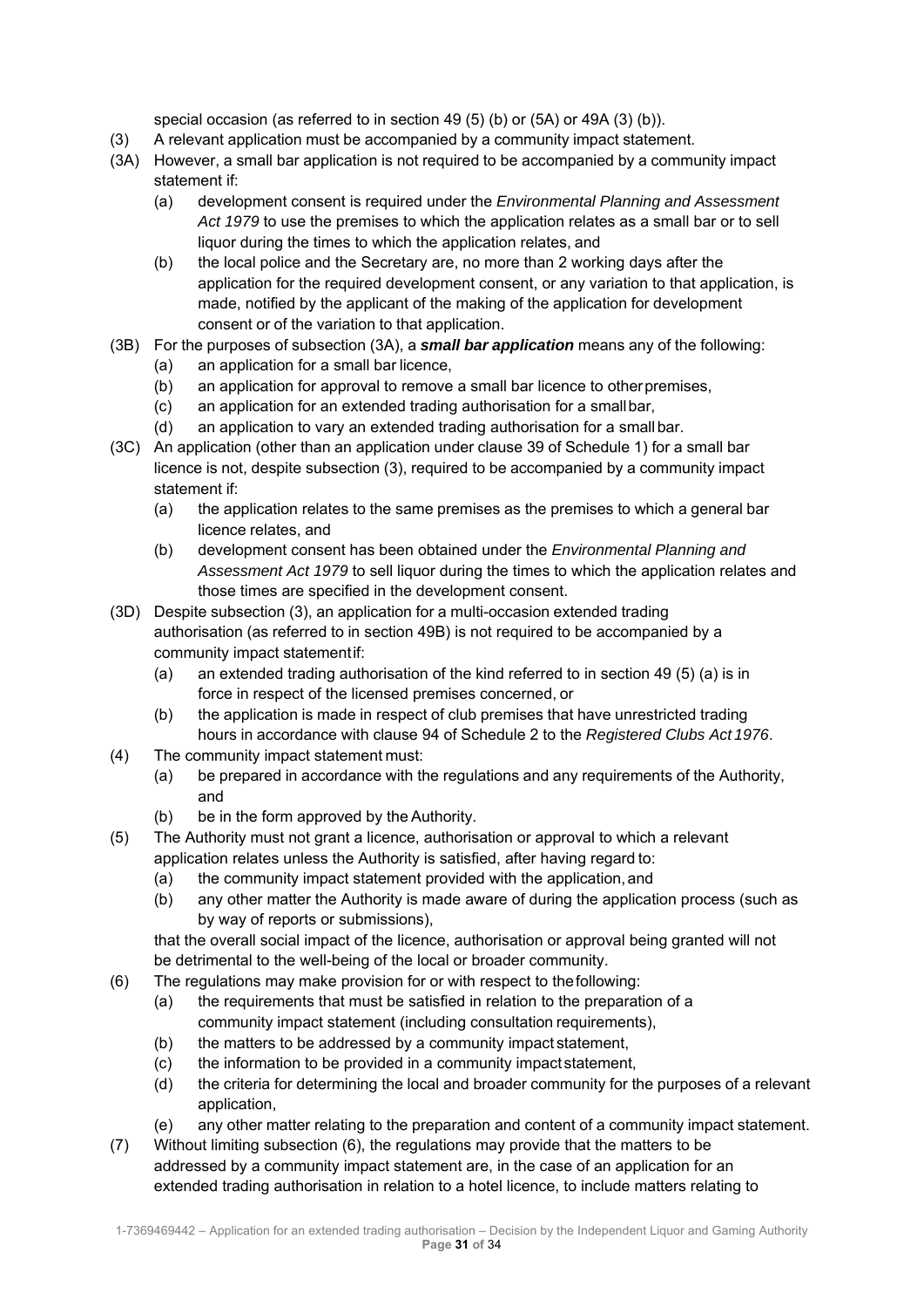gambling activities on the licensed premises during the period that the authorisation is proposed to be in force.

## **49 Extended trading authorisation—general provisions**

## (1) **Application of section**

- This section applies in relation to the following types of licences (referred to in this section as *a relevant licence*):
	- (a) a hotel licence,
	- (b) a club licence,
	- (c) an on-premises licence (other than an on-premises licence that relates to a vessel),
	- (d) a packaged liquor licence,
	- (e) a producer/wholesaler licence.

# (2) **Extended trading authorisation for consumption on premises**

In the case of a relevant licence (other than a packaged liquor licence) that authorises the sale or supply of liquor for consumption on the licensed premises, the Authority may, on application by the licensee, authorise the licensee to sell or supply liquor, for consumption on the licensed premises only, during any of the following periods:

- (a) in the case of a hotel licence—a specified period between midnight (other than midnight on a Sunday) and 5 am on any day of the week (other than a Monday),
- (b) in the case of a relevant licence other than a hotel licence—a specified period between midnight and 5 am on any day of the week,
- (c) in any case—a specified period between 5 am and 10 am on a Sunday,
- (d) in any case—a specified period between 10 pm and midnight on a Sunday.
- (2A) Without limiting subsection (2), the Authority may, in the case of an on-premises licence, authorise the licensee, on application by the licensee, to sell or supply liquor for consumption on the licensed premises during any of the following periods:
	- (a) a specified period between 5 am and noon on a restricted trading day,
	- (b) a specified period between 10 pm and midnight on a restricted trading day. **Note.** The sale of liquor at these times is subject to the requirement that a meal is also served—see section 25 (3).
- (3) Despite subsection (2) (a), the Authority may, in the case of a hotel:
	- (a) situated in the area constituting the City of Sydney (as at 1 July 1994), or
	- (b) situated in the Kings Cross precinct, or
	- (b1) situated in the area including and bounded by the parts of streets specified in Schedule 3 (Oxford Street–Darlinghurst precinct) or that fronts or backs onto, or abuts, any such specified part, or
	- (c) situated in the Kosciuszko National Park,

authorise the licensee, on application by the licensee, to sell or supply liquor, for consumption on the licensed premises only, during a specified period between midnight on a Sunday and 5 am on a Monday.

## (4) **Extended trading authorisation for take-away sales on Sundays**

In the case of a relevant licence (including a packaged liquor licence) that authorises the sale or supply of liquor for consumption away from the licensed premises, the Authority may, on application by the licensee, authorise the licensee to sell or supply liquor, for consumption away from the licensed premises only, during either or both of the following:

- (c) a specified period between 5 am and 10 am on a Sunday,
- (d) (Repealed)

# (5) **Nature of extended trading authorisation**

An extended trading authorisation operates to authorise the sale or supply of liquor on the licensed premises:

- (a) on a regular basis (until such time as the authorisation is varied or revoked by the Authority), or
- (b) if the authorisation so provides—on a special occasion that takes place on a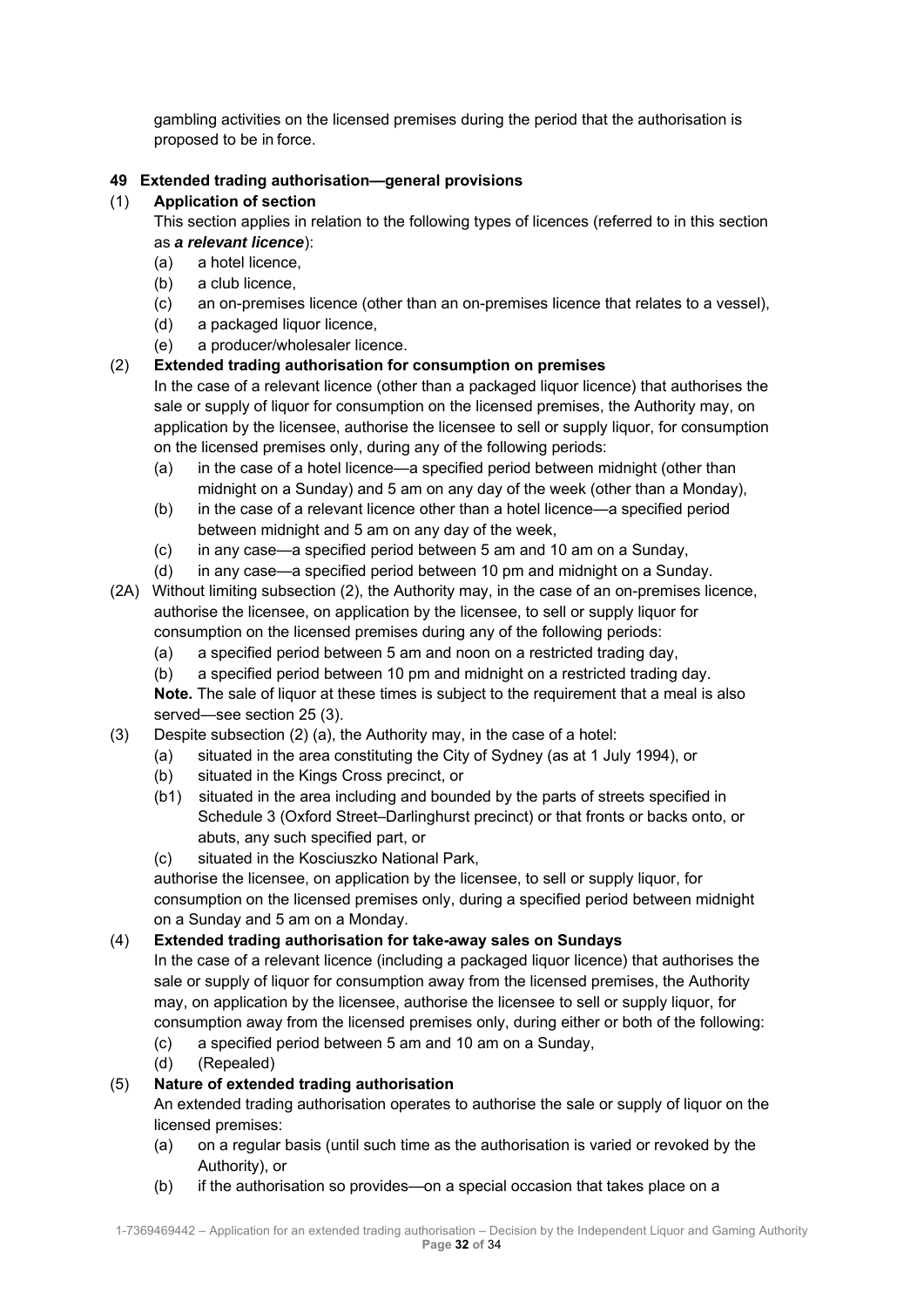specified date, or

- (c) if the authorisation so provides—on up to 12 separate occasions in any period of 12 months.
- (5A) Despite subsection (2) (a), the Authority may, in the case of a hotel licence, authorise the licensee, on application by the licensee, to sell or supply liquor for consumption on the licensed premises during a specified period between midnight on a Sunday and 5 am on a Monday, but only on or in connection with a special occasion that takes place on a specified date.

# (6) **Extended trading period to be specified**

In granting an extended trading authorisation, the Authority is to specify:

- (a) the extended trading hours during which the licensee is authorised to sell or supply liquor, and
- (b) the part or parts of the licensed premises to which the authorisation applies.
- (7) **Extended trading not permitted on or in relation to restricted trading days—hotels and licensed public entertainment venues**

Despite any other provision of this section, an extended trading authorisation cannot, in the case of a hotel licence or an on-premises licence that relates to a public entertainment venue (other than a cinema or a theatre), be granted to authorise the sale or supply of liquor for consumption on the licensed premises during any of the following periods:

- (a) between 5 am and noon on a restricted trading day,
- (b) between 10 pm and midnight on a restricted trading day,
- (c) between midnight and 5 am on any day immediately following a restricted trading day.
- (8) **Restrictions on granting extended trading authorisation**The Authority must not grant an extended trading authorisation in respect of licensed premises unless the Authority is satisfied that:
	- (a) practices are in place, and will remain in place, at the licensed premises that ensure as far as reasonably practicable that liquor is sold, supplied or served responsibly on the premises and that all reasonable steps are taken to prevent intoxication on the premises, and
	- (b) the extended trading period will not result in the frequent undue disturbance of the quiet and good order of the neighbourhood of the licensed premises.
- (9) For the purposes of this section, a *special occasion* means the occasion of a unique or infrequent event of local, State or national significance that persons independent of the licensee (and of the owner or occupier of the premises) desire to celebrate or mark on the licensed premises concerned.

## **51 General provisions relating to licence-related authorisations**

- (1) This section applies to the following authorisations granted by the Authority under this Act:
	- (a) an extended trading authorisation,
	- (b) a drink on-premises authorisation,
	- (c) any other authorisation that may be granted by the Authority under Part 3 (other than a licence),
	- (d) a minors area authorisation,
	- (e) a minors functions authorisation.
- (2) An application for an authorisation to which this section applies must:
	- (a) be in the form and manner approved by the Authority (or, in the case of an application for an extended trading authorisation for a small bar, by the Secretary), and
	- (b) be accompanied by the fee prescribed by the regulations and such information and particulars as may be prescribed by the regulations, and
	- (c) if required by the regulations to be advertised—be advertised in accordance with the regulations, and